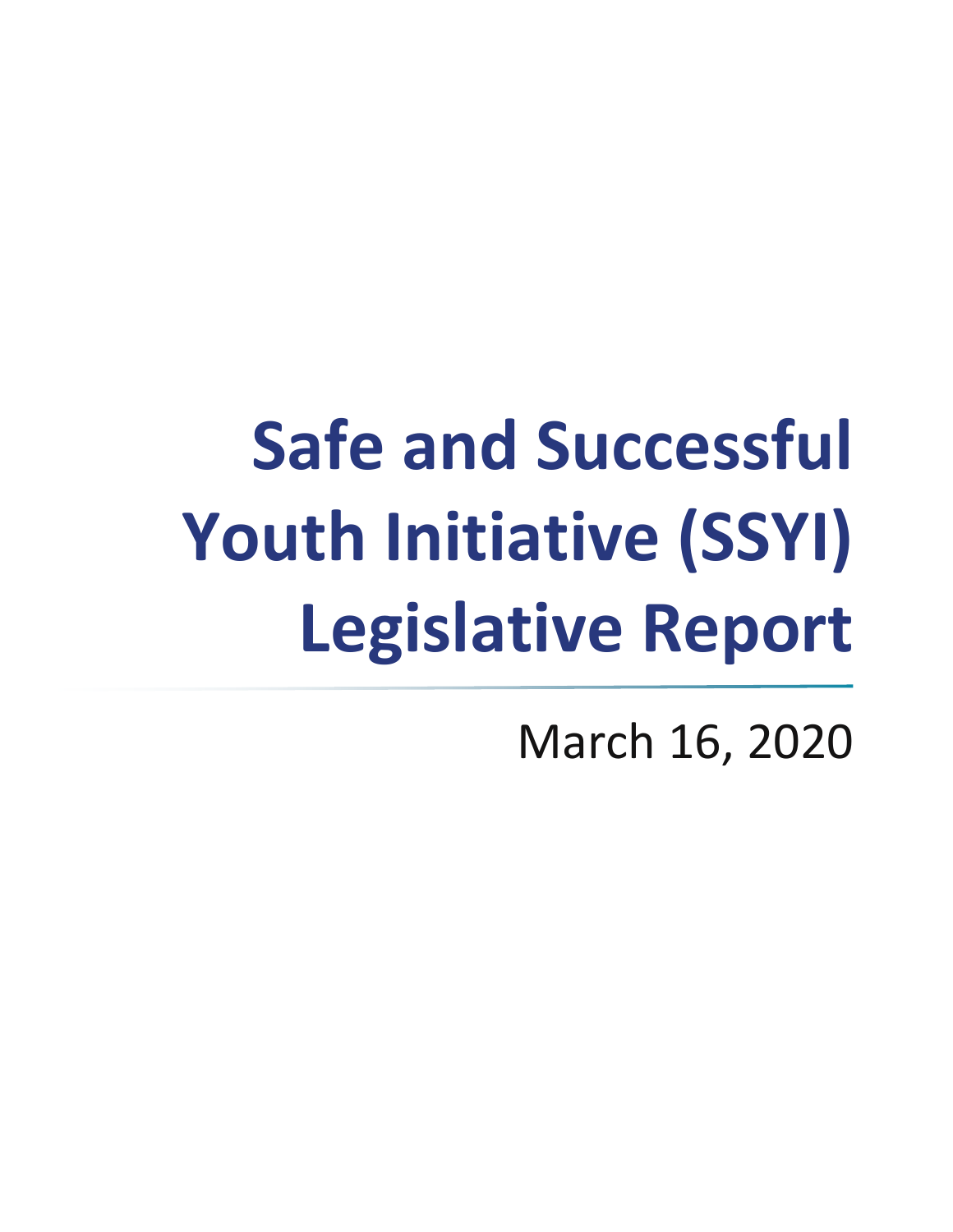## **Table of Contents**

| Education, Occupational Training and Employment, and Behavioral Health Services 19 |  |
|------------------------------------------------------------------------------------|--|
|                                                                                    |  |
|                                                                                    |  |
|                                                                                    |  |
|                                                                                    |  |
|                                                                                    |  |
|                                                                                    |  |
|                                                                                    |  |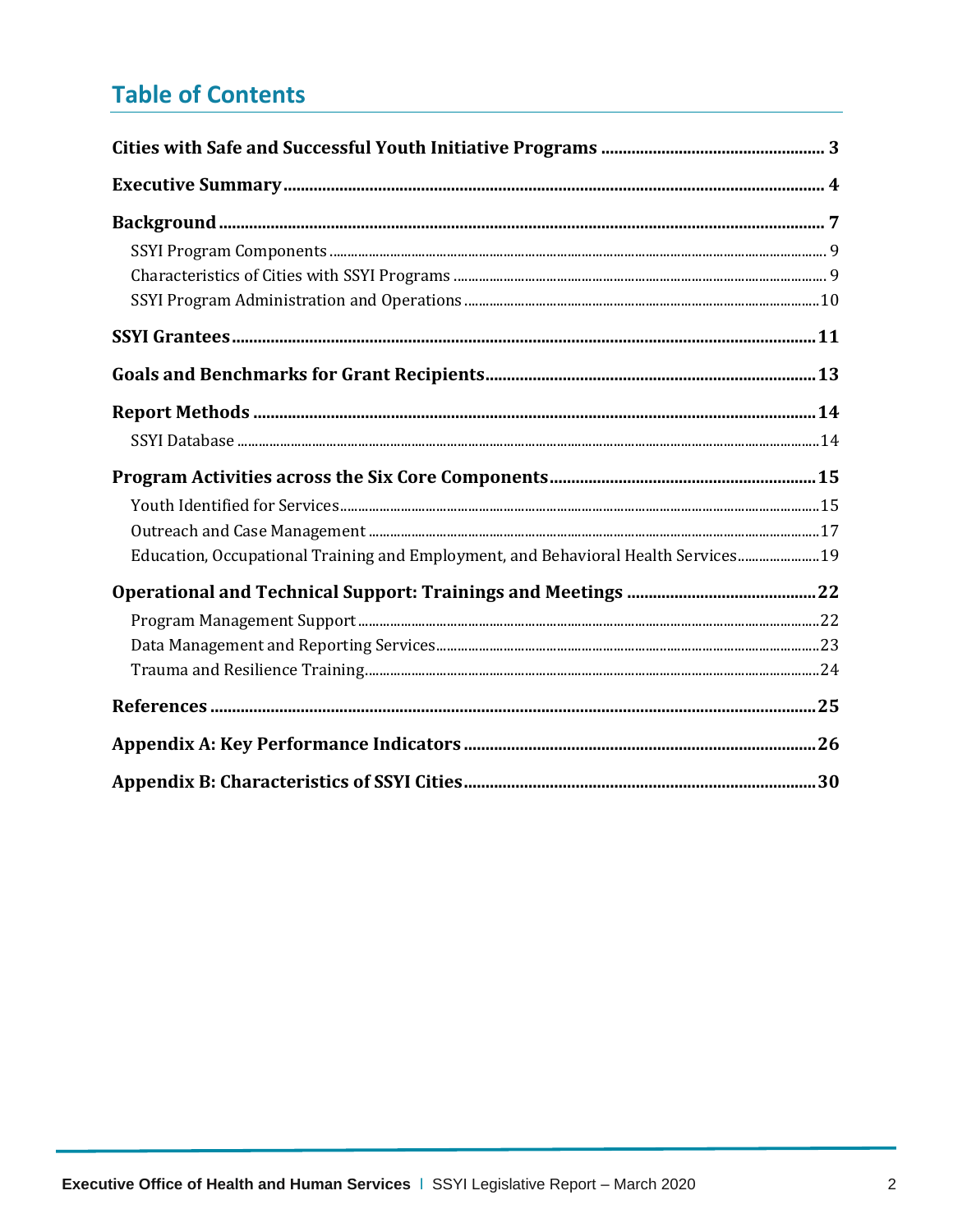## <span id="page-2-0"></span>**Cities with Safe and Successful Youth Initiative Programs**

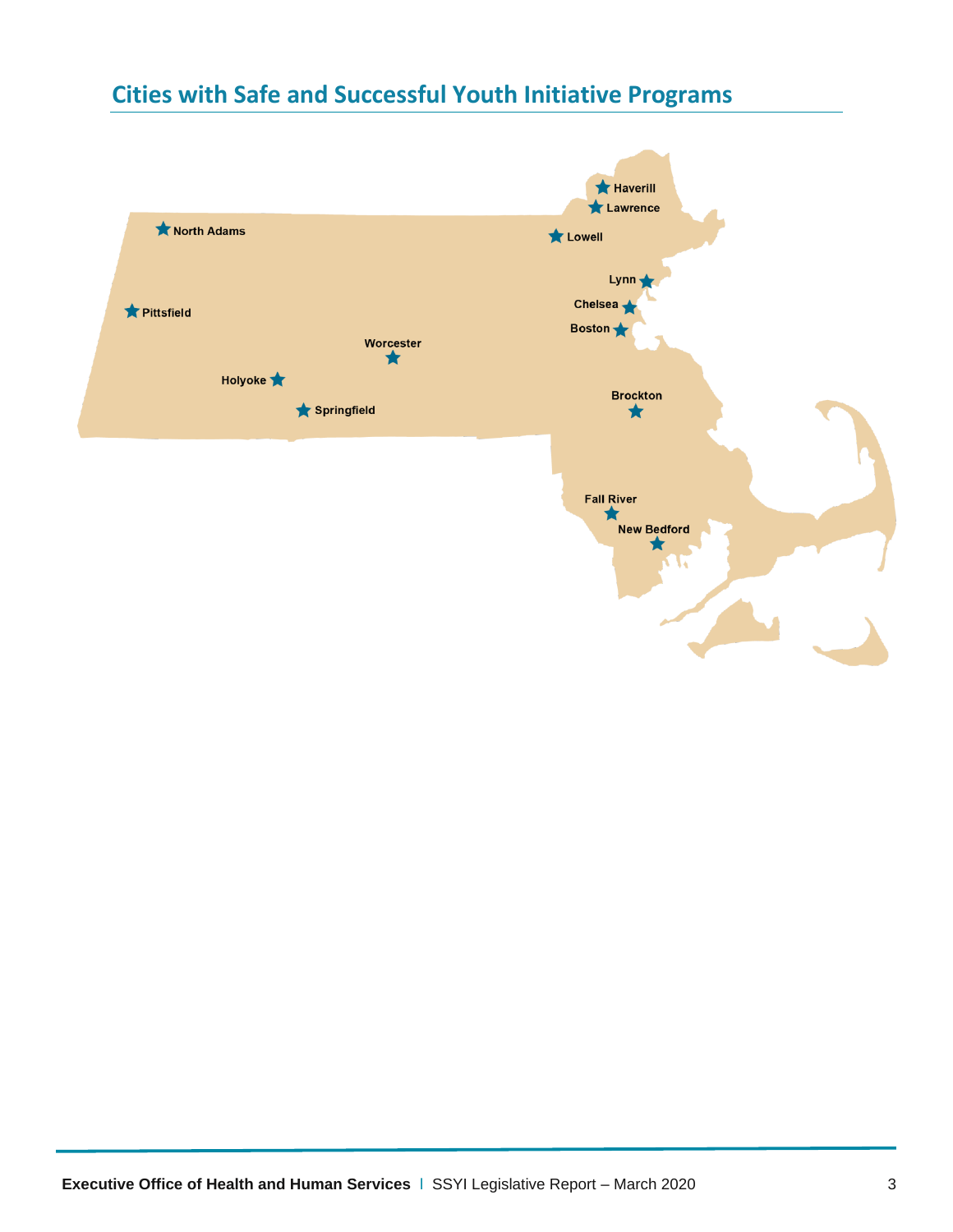## <span id="page-3-0"></span>**Executive Summary**

#### **Background**

The Safe and Successful Youth Initiative (SSYI) is a youth violence prevention and intervention initiative that operates in 14 Commonwealth cities with the highest juvenile crime rates. SSYI targets a small number of individuals, ages 17-24, that local police have identified as "proven risk" or "impact players." These individuals are determined by police to be substantially gang involved, most likely to be a victim or perpetrator of violent weapons offense, or engaged in high volume illegal activity. SSYI reaches out to these individuals and offers them a chance to redirect their lives through educational, employment, and behavioral health services. SSYI combines public health and public safety approaches for eliminating youth violence.

The 14 SSYI programs are overseen by the Executive Office of Health and Human Services (EOHHS). Commonwealth Corporation provides program management assistance to EOHHS, and the University of Massachusetts Medical School's Commonwealth Medicine (UMMS/CWM) provides data management and data reporting services. Each SSYI program is comprised of a Police Department, a Lead Agency, and Program Partners. Lead Agencies are community-based organizations or quasi-governmental organizations that manage and coordinate all SSYI Program activities, services, policies, operations and reporting. Program Partners provide services or opportunities to SSYI clients. Program Partners may include community, municipal, county, state, federal, non-profit, for-profit or private sector organizations, and licensed mental health clinics.

#### **Legislative Mandate**

This report is issued pursuant to line item 4000-0005 of Chapter 41 of the Acts of 2019:

*4000-0005........ For youth violence prevention program grants administered by the executive office of health and human services; provided, that the grants shall be targeted at reducing youth violence among young persons at highest risk of being perpetrators or victims of gun and community violence; provided further, that not less than \$25,000 shall be expended to the Martin Luther King, Jr. Family Services, Inc. to provide comprehensive youth development and violence prevention services to at-risk youth; provided further, that not less than \$10,000 shall be expended for Central City Boxing and Barbell, Inc.'s Youth Development Program in the city of Springfield; provided further, that not less than \$5,000 shall be expended for Parent Villages, Inc. for the parent villages program in the city of Springfield to provide comprehensive youth development and violence prevention services to at-risk youth; provided further, that not less than \$5,000 shall be expended for the Springfield Partners, Inc. for the it's your turn take the mic program in the city of Springfield to provide comprehensive youth development and violence prevention services to at-risk youth; provided further, that not less than \$50,000 shall be expended for Springfield Partners, Inc. for the AWAKE program in the city of Springfield to provide comprehensive youth development and violence prevention services to at-risk youth; provided further, that not less than \$25,000 shall be expended for the Merrimack Valley public safety youth center in the city of Lawrence; provided further, that not less than \$75,000 shall be expended for the South End community center's community youth corps program; provided further, that any new grants awarded from this item in fiscal year 2020 shall comply with the grant application requirements set forth in item 4000-0005 of section 2 of chapter 38 of the acts of 2013; provided further, that the executive office of health and human services may select the same evaluator in fiscal year 2020 as selected in fiscal year 2019; provided further, that not later than March 16, 2020 the secretary shall submit a report to the house and senate committees on ways and means not later than March 16, 2020 detailing: (i) successful grant applications; (ii) the criteria used in selecting grant recipients; (iii) a set of clearly-defined goals and benchmarks on which grant recipients shall be evaluated; and (iv) outcomes and findings that demonstrate program success from the grant awards for fiscal year 2019; provided further, that*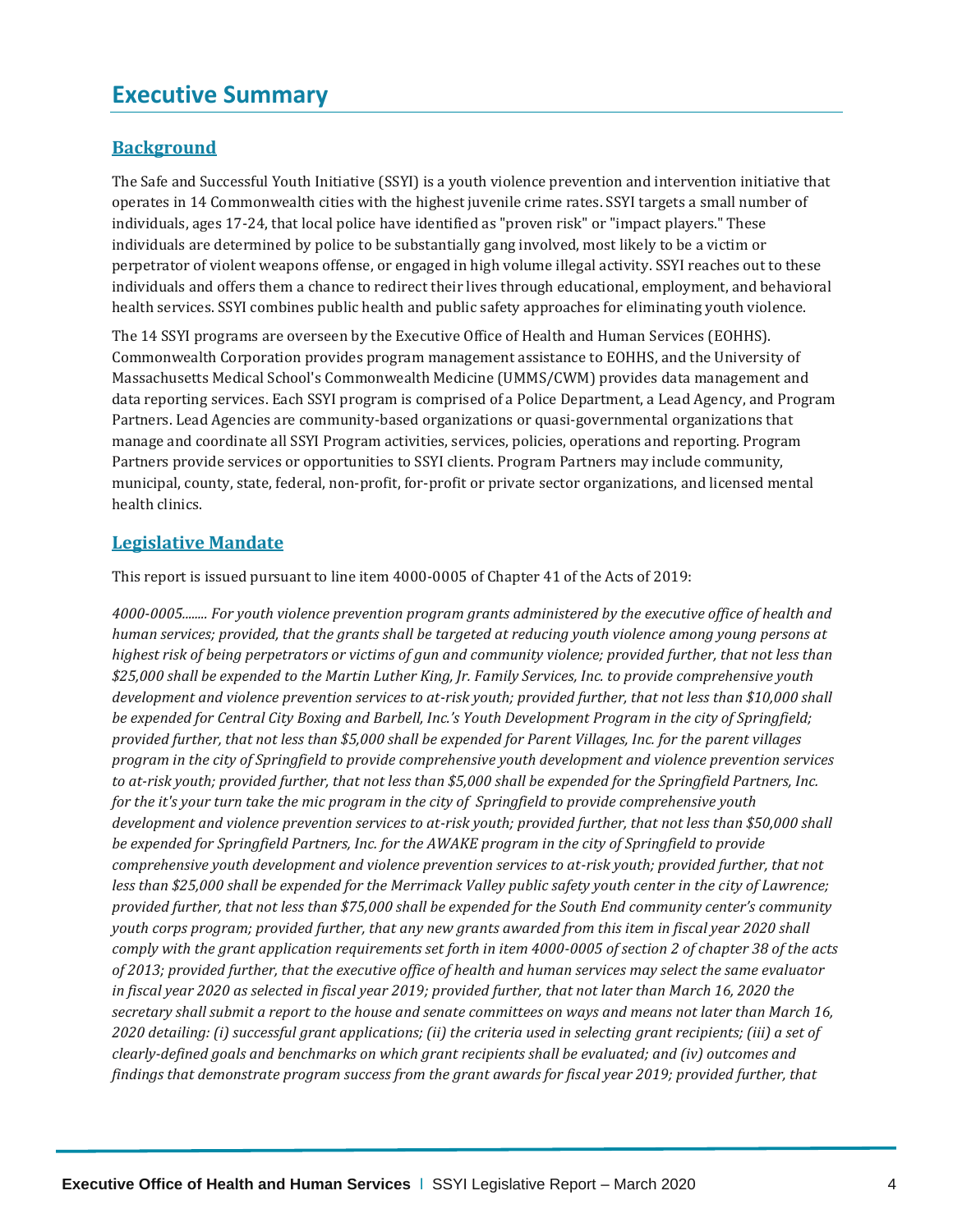*funds may be set aside for the administration of these programs; and provided further, that these funds shall be available to those municipalities with the highest number of annual youth homicides and serious assaults as determined by the executive office… \$10,195,000*

#### **SSYI Outcomes and Findings**

This report details successful SSYI grant applications, program goals and benchmarks for evaluating grant recipients, and SSYI program outcomes and findings for state fiscal year 2019 which includes 14 SSYI programs.

The data provided in this report are primarily derived from the SSYI case management system referred to as the 'SSYI Database.' The database supports SSYI program operations and reporting across all SSYI roles, including Police Departments, Lead Agencies, and Program Partners. All SSYI sites now use this single system for youth identification, outreach and case management functions. The SSYI Database improved operations by facilitating consistency in case management and outreach processes and it also improved reporting consistency across SSYI program locations. To ensure data security, the SSYI database is implemented within Microsoft's cloud-based Dynamics 365 CRM service. Dynamics 365 meets the compliance standards of the American Institute of Certified Public Accountants Services Organization Controls (SOC) 2.<sup>1</sup>

During the time period covered by this report, SSYI provided innovative and important services to youth who were identified by Police Departments as being most likely to be a victim or perpetrator of violent weapons offenses. In summary:

- A total of **1,898 youth were on the list** in FY19 (18% increase compared to FY18).
- Youth that that were identified as being most likely to be a victim or perpetrator of violent weapons offenses were contacted by Outreach Workers to solicit their participation in the SSYI Program. There were **1023 youth contacted in FY19** (24% increase compared to FY18).
- If a youth agreed to enroll in SSYI, a Case Manager conducted an intake interview to gather information about the client and to enroll the youth in SSYI. Enrolled youth received case management services. A total of **922 youth received case management services in FY19** (22% increase compared to FY18).
- Case managers coordinated with local service providers to engage clients in education programs. Educational services primarily focused on maintaining high school or alternative high school enrollment and graduation or assisted with the attainment of HiSET (GED) qualifications. A total of **544 youth received education services in FY19** (37% increase compared to FY18).
- SSYI programs also offered occupational training and employment services to provide the youth with both the soft and hard skills necessary to be successful in the work place. Youth that enrolled in transitional/subsidized employment received SSYI program support in obtaining and maintaining unsubsidized jobs, including ongoing communication with their case managers, and assistance with problem resolution, job retention, and further career planning and skill development. A total of **633 youth participated in employment activities in FY19** (31% increase compared to FY18).
- A number of SSYI youth have experienced trauma, have mental health issues, or have substance use disorders. Case Managers helped SSYI youth to access behavioral health services. A total of **617 youth participated in behavioral health services in FY19** (36% increase compared to FY18).

<sup>1</sup> More information about this certification is available from Microsoft, https://www.microsoft.com/enus/trustcenter/Compliance/SOC?Search=true.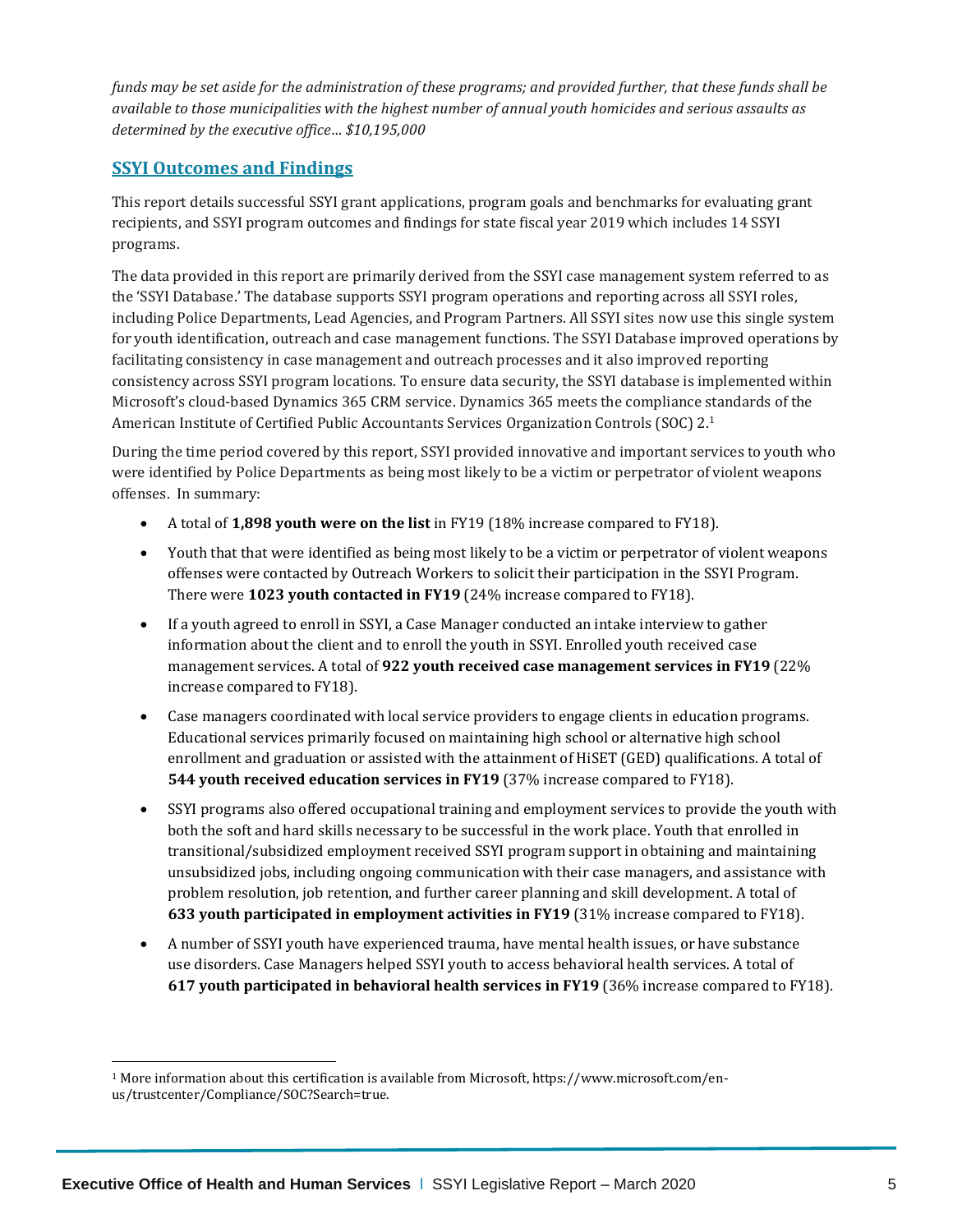#### **SSYI Evaluation**

The American Institutes for Research (AIR), in partnership with WestEd, has served as the state evaluator for the Safe and Successful Youth Initiative (SSYI) since 2013. SSYI is a multifaceted, community-based strategy that combines public health and public safety approaches to eliminating serious violence among proven-risk, urban youth ages 17–24. SSYI sites serve more than 1,000 youth at any given time in communities that include Boston, Brockton, Chelsea, Fall River, Haverhill, Holyoke, Lawrence, Lowell, Lynn, New Bedford, North Adams, Pittsfield, Springfield, and Worcester.<sup>2</sup> In the earliest studies of SSYI, the AIR/WestEd research team found that the intervention was associated with a reduced level of victimization from violent crime in SSYI communities<sup>3</sup> and a reduced likelihood of incarceration for SSYI participants.<sup>4</sup> An economic analysis conducted in the two largest program sites only, Springfield and Boston, Massachusetts, found that each dollar invested in these SSYI sites was associated with societal cost savings of as much as \$7.35 in 2013 dollars.<sup>5</sup>

In FY19, AIR-WestEd was awarded a contract by EOHHS to continue to evaluate the impact of SSYI. Findings from the current evaluation include:

- Between 2012 and 2017, cities with SSYI funding saw annual violent offenses decrease by as many as 2.2 offenses per 1,000 population and annual violent crime victimizations decrease by almost 3.2 victimizations per 1,000 population for ages 14 to 24. While multiple efforts exist in cities to reduce violent crime, SSYI had a statistically significant impact on the reduction of annual violent offenses and victimization.
- After 2012, clients enrolled in SSYI had 36% fewer violent offenses, including 50% fewer weaponrelated offenses, and 20% fewer non-violent offenses than did young men identified for the program who never enrolled.
- There were 815 fewer violent crime victims, ages 14 to 24, in SSYI cities in 2018, resulting in annual cost savings of \$38,243,359, against program expenditures of \$7,549,079. For every \$1 cities invested in SSYI, they saved \$5.10 in victimization costs.

<sup>2</sup> Note: Haverhill became an SSYI grantee on May, 7, 2018; North Adams became an SSYI grantee on June 3, 2019.

<sup>3</sup> See Petrosino et al., 2014.

<sup>4</sup> See Campie et al., 2014

<sup>5</sup> See Bradham, Campie, and Petrosino, 2014.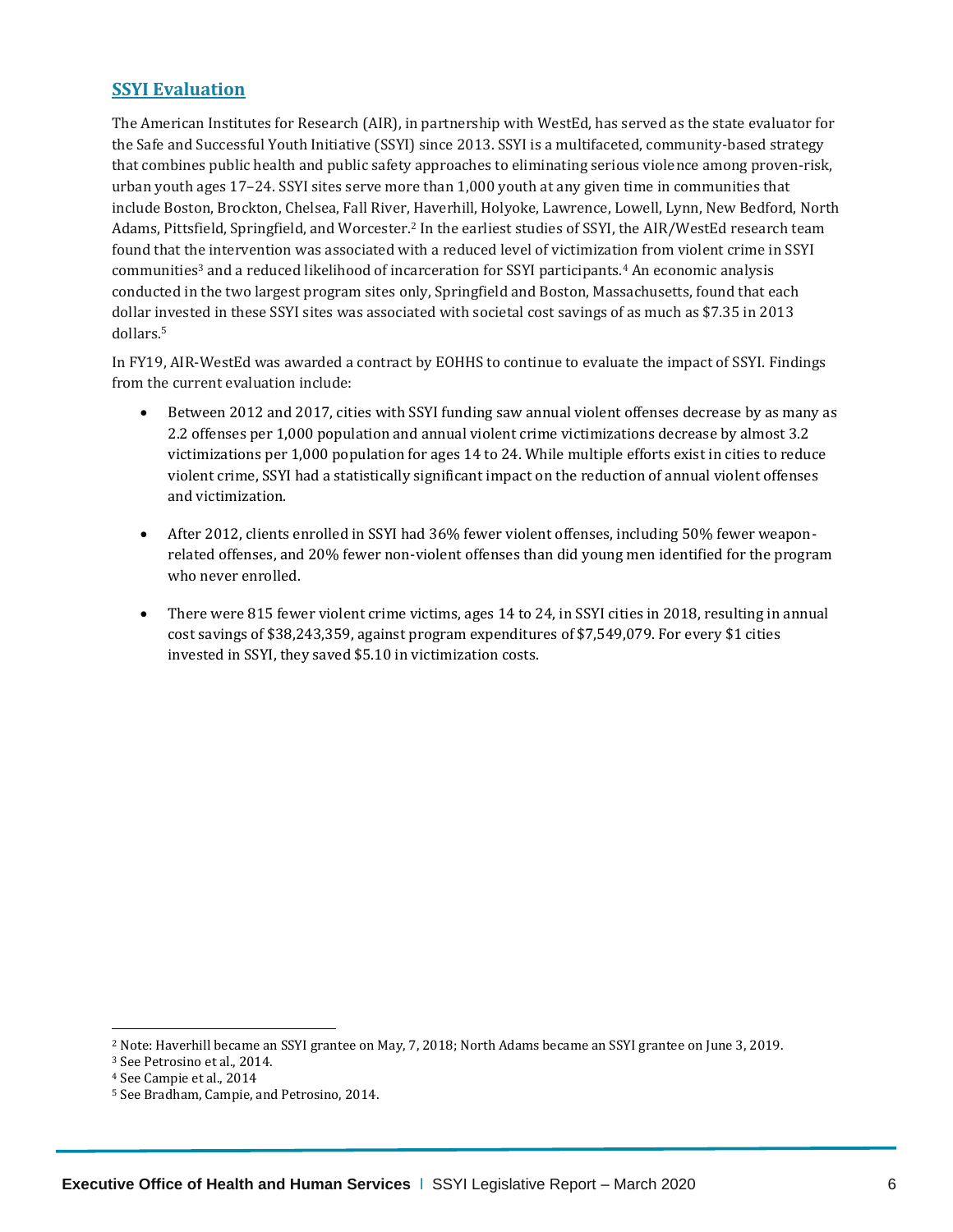## <span id="page-6-0"></span>**Background**

The Safe and Successful Youth Initiative (SSYI) is a youth violence prevention and intervention initiative that operates in cities with the highest juvenile crime rates. SSYI targets a small number of individuals, ages 17-24, that local police have identified as "proven risk" or "impact players." These individuals are determined by police to be substantially gang involved, as most likely to be a victim or perpetrator of violent weapons offense or engaged in high volume illegal activity. SSYI reaches out to these individuals and offers them a chance to redirect their lives through educational, employment, and behavioral health services.

SSYI combines public health and public safety approaches for eliminating youth violence. The original SSYI model was driven by research conducted by the City of Boston Police Department regarding high crime neighborhoods. The program model reflects the belief that a disproportionately small number of individuals drive the majority of violent crime. By identifying these high impact players in a given community, SSYI aims to directly intervene in their lives in a positive way, and thus reduce violent crime. SSYI fills gaps in direct services currently available to such proven risk youth, as they require extensive intentional outreach and engagement, and are not typically served by traditional youth-focused organizations.

The process of identifying individuals eligible for SSYI services is rigorous, and is performed by local police departments, with input from other law enforcement partners, stakeholders, and service providers. Following identification, specialized outreach/street workers are tasked with contacting those high-risk young



men, in an attempt to engage them in SSYI program services.<sup>6</sup> Outreach can be very challenging as the youth have typically been disconnected from school and other resources; some SSYI youth are in a House of Correction or state prison at the time of initial contact. Outreach workers may themselves have a background similar to the young men and are frequently able to establish positive relationships with them and make them feel comfortable with various aspects of SSYI programming. Enrolling eligible clients into the SSYI program typically requires numerous contact attempts and ongoing support from the outreach workers throughout the program.

<sup>6</sup> In FY19, EOHHS modified the program eligibility criteria to allow services for young women as well.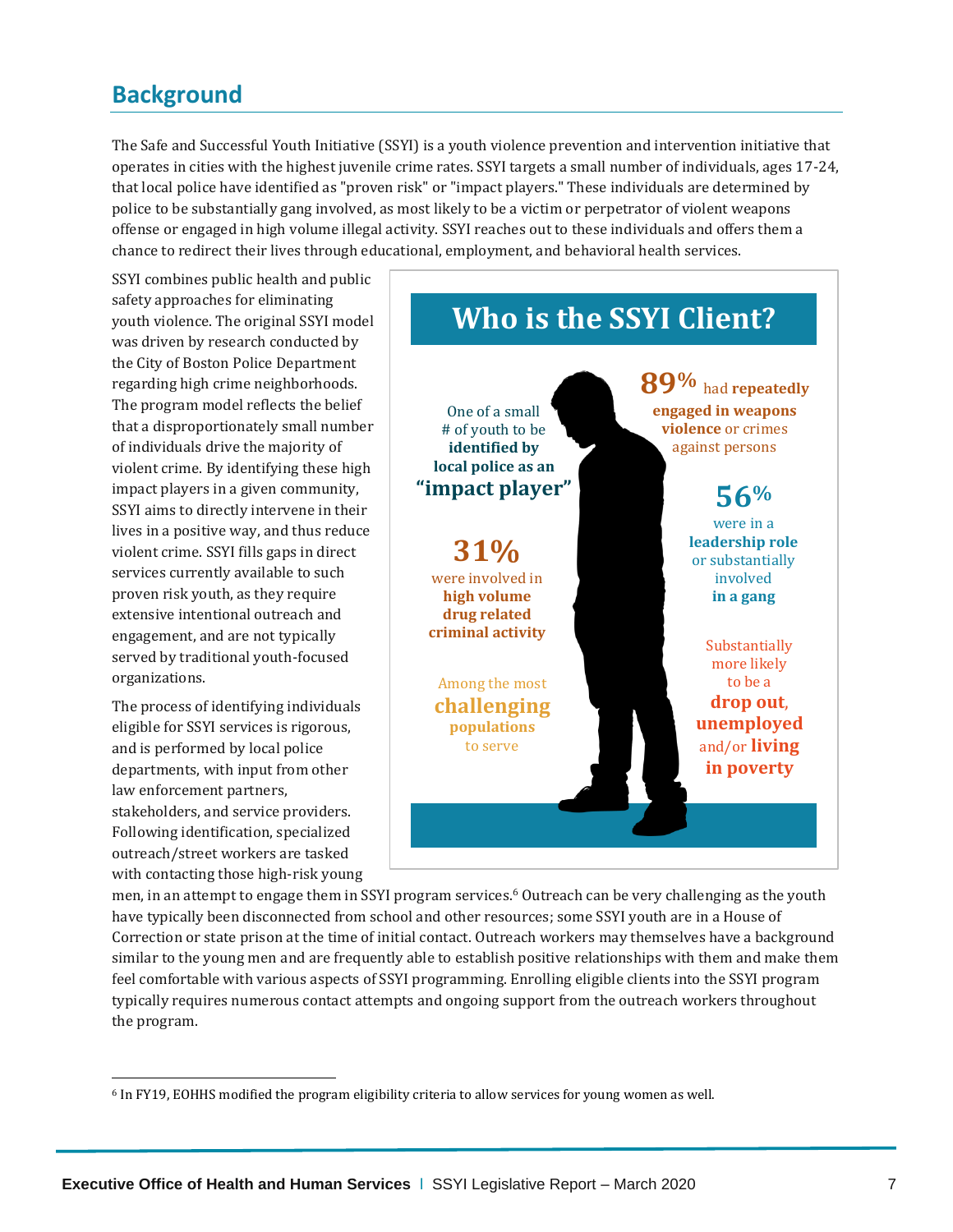Once enrolled in SSYI, clients receive intensive case management. Case managers, working closely with mental health clinicians and outreach workers, stay in active contact with the young men and assess their needs and progress on an ongoing basis. Case managers also coordinate with other service providers, specifically as it relates to education, employment, and behavioral health services. Educational services supported through SSYI focus on maintaining high school or alternative high school enrollment and graduation or assist with the attainment of HiSET (GED) qualifications. The SSYI program also offers occupational training and employment services, which provide the youth with both the soft and hard skills necessary to be successful in the work place. With proven-risk populations, there is a need for intensive softskill development to address the chronic underdevelopment of their professional skills and enhance their employability. Clients then enroll in transitional/subsidized employment and receive support in obtaining and maintaining unsubsidized jobs, including ongoing communication with their case managers, assistance with problem resolution, job retention, and further career planning and skill development. Another distinguishing element of the SSYI model is behavioral health services, where clients are able to access licensed clinicians with experience working with troubled youth and skills in trauma treatment and other appropriate therapies. Behavioral health services also reflect an awareness of substance abuse prevention, reduction, and treatment, including screening and services targeting opioid addiction and abuse.

Prior studies of the SSYI program have estimated the effects of SSYI program on crime and incarceration by comparing SSYI cities to non-SSYI cities and by comparing SSYI youth to non-SSYI youth within SSYI cities. 7 The studies found reductions in violent crime in SSYI cities compared to non-SSYI cities and lower rates of reincarceration for youth involved in SSYI programs compared to non-involved youth.

<sup>7</sup> The studies are listed in the References Section.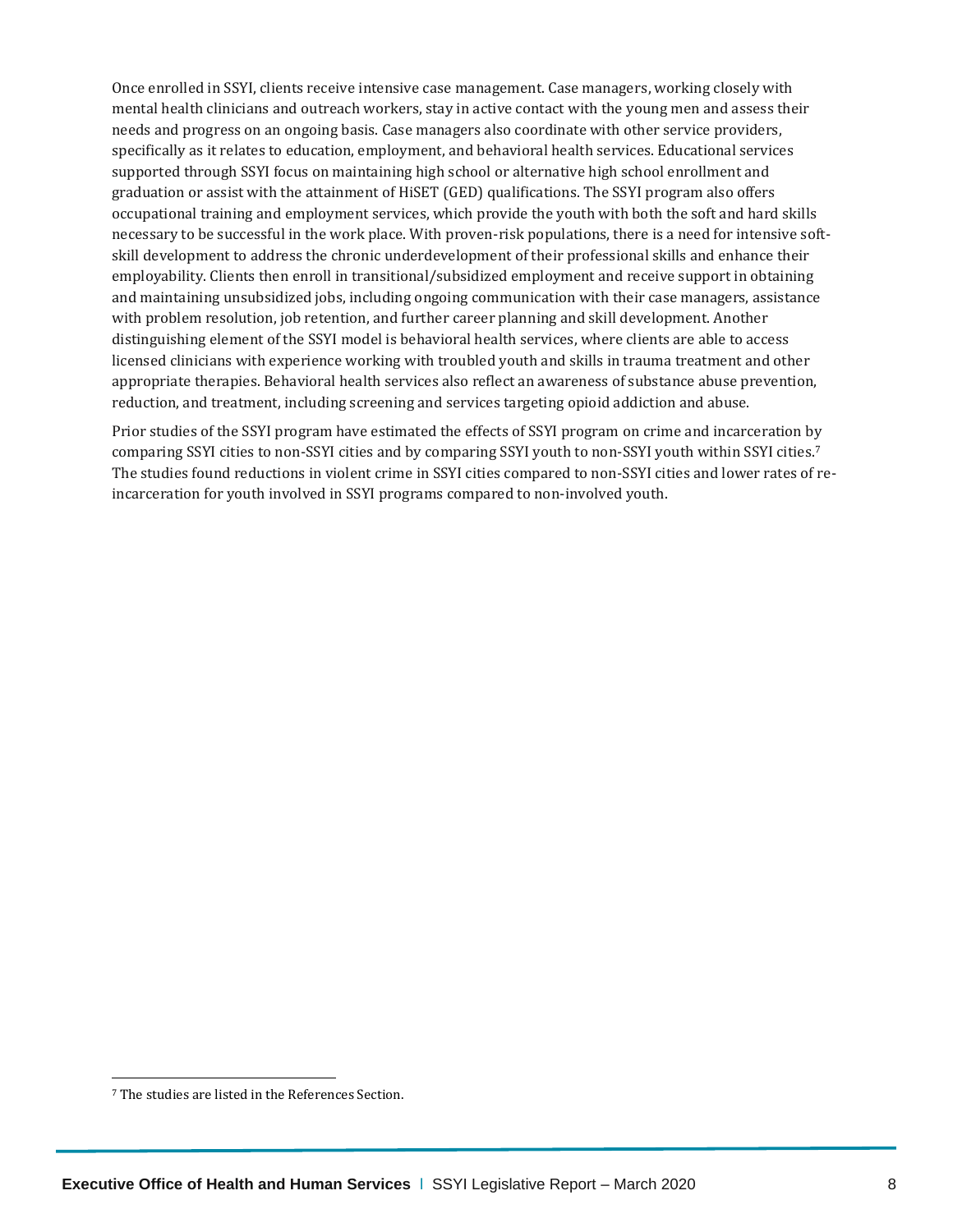#### <span id="page-8-0"></span>**SSYI Program Components**

The SSYI model, as described above, is comprised of six core components (Table 1)

| <b>Program Component</b>                                          | <b>Component Description</b>                                                                                                                                                                                                                                                                                                                                                                                                                                                                                                                                                                             |
|-------------------------------------------------------------------|----------------------------------------------------------------------------------------------------------------------------------------------------------------------------------------------------------------------------------------------------------------------------------------------------------------------------------------------------------------------------------------------------------------------------------------------------------------------------------------------------------------------------------------------------------------------------------------------------------|
| <b>Identification</b>                                             | Police identify youth, most likely to be a victim or perpetrator of violent<br>weapons offense. These individuals comprise the 'SSYI list.' In FY19, an<br>eligible individual was a male who was 17-24 years old who was known to<br>law enforcement as meeting at least two of the following criteria:<br>• Repeatedly engages in weapons violence or crimes against persons, or<br>• Was a victim of weapons violence or crimes against persons, or<br>• Engages in high volume drug-related criminal activity, or<br>• Is in a leadership role in a gang or significantly involved in gang activity. |
| <b>Outreach</b>                                                   | Specialized outreach/street workers contact high-risk young men on the list<br>in an attempt to enroll them in the SSYI program.                                                                                                                                                                                                                                                                                                                                                                                                                                                                         |
| <b>Case Management</b>                                            | Enrolled SSYI clients receive intensive case management. Case managers<br>work closely with mental health clinicians and outreach workers to assess<br>client needs and progress. Case managers also coordinate with local agencies<br>to provide education, employment and behavioral health services to clients.                                                                                                                                                                                                                                                                                       |
| <b>Education</b>                                                  | Educational services are provided to youth. These services include high<br>school, alternative high school, and HiSET (GED) programs.                                                                                                                                                                                                                                                                                                                                                                                                                                                                    |
| <b>Occupational Training</b><br>and Employment<br><b>Services</b> | The SSYI program provides occupational training and employment services to<br>youth including both the soft and hard skills necessary to be successful in the<br>work place.                                                                                                                                                                                                                                                                                                                                                                                                                             |
| <b>Behavioral Health</b><br><b>Services</b>                       | SSYI clients have access to licensed clinicians with experience working with<br>troubled youth including trauma treatment and substance abuse prevention,<br>screening, reduction, and treatment.                                                                                                                                                                                                                                                                                                                                                                                                        |

**Table 1: Core Components of SSYI Program**

#### <span id="page-8-1"></span>**Characteristics of Cities with SSYI Programs**

There are SSYI programs in the following 14 Massachusetts cities, including North Adams which was awared a contract on June 3, 2019. This report reflects the following 13 cities that were fully operational in FY19: Boston, Brockton, Chelsea, Fall River, Haverhill, Holyoke, Lawrence, Lowell, Lynn, New Bedford, Pittsfield, Springfield, and Worcester. These cities have high poverty rates, ranging from 13.2% in Haverhill to 29.7% in Springfield for the 2014 through 2018 time period (Appendix Figure B1). Many SSYI cities also have high unemployment rates. The Massachusetts unemployment rate in November, 2019 was 2.3% and 11 of the 13 SSYI cities have higher unemployment rates (Appendix Figure B2). The Commonwealth's 2014-2018 unemployment rate for persons aged 16-24 was 11.4%; eight SSYI cities have higher rates including five cities, Lawrence, Fall River, Brockton, Springfield, and Holyoke, with rates exceeding 15% (Appendix Figure B3). Male dropout rates in 2018 ranged from 5.5% in Worcester to 25.3% in Chelsea (Appendix Figure B4). In 2017, the violent crime rates in SSYI cities ranged from 324 crimes per 100,000 residents to 1,014 crimes per 100,000 residents (Appendix Table B1).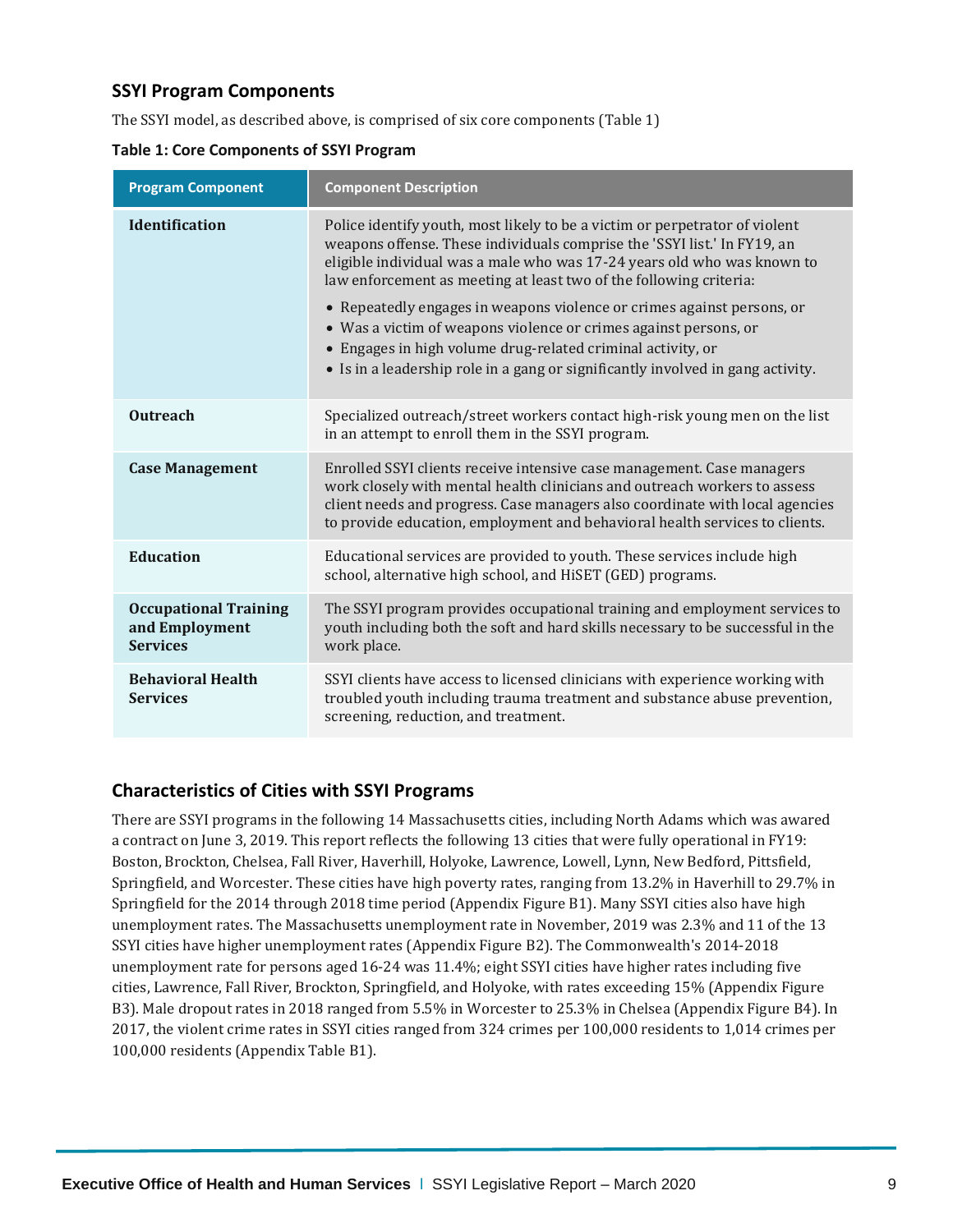#### <span id="page-9-0"></span>**SSYI Program Administration and Operations**

The SSYI programs are overseen by EOHHS Office of Children Youth and Families. EOHHS administers the SSYI program and awards grants to Police Departments. Commonwealth Corporation supports the administration of the program by providing program management support and training services to the local SSYI programs. The University of Massachusetts Medical School's Commonwealth Medicine (UMMS/CWM) provides data management, information system training and support, and program reporting.

Each SSYI program (see below) is comprised of a Police Department, a Lead Agency, and Program Partners. Police Departments receive grant funding and provide overall leadership and oversight to Lead Agencies and Program Partners. Lead agencies are commmunity-based organizations or quasi-governmental organizations that manage and coordinate all SSYI Program activies, services, policies, operations and reporting. Program Partners provide services or opportunities to SSYI clients. Program Partners may include community, municipal, county, state, federal, non-profit, for-profit or private sector organizations, or licensed mental health clinics.

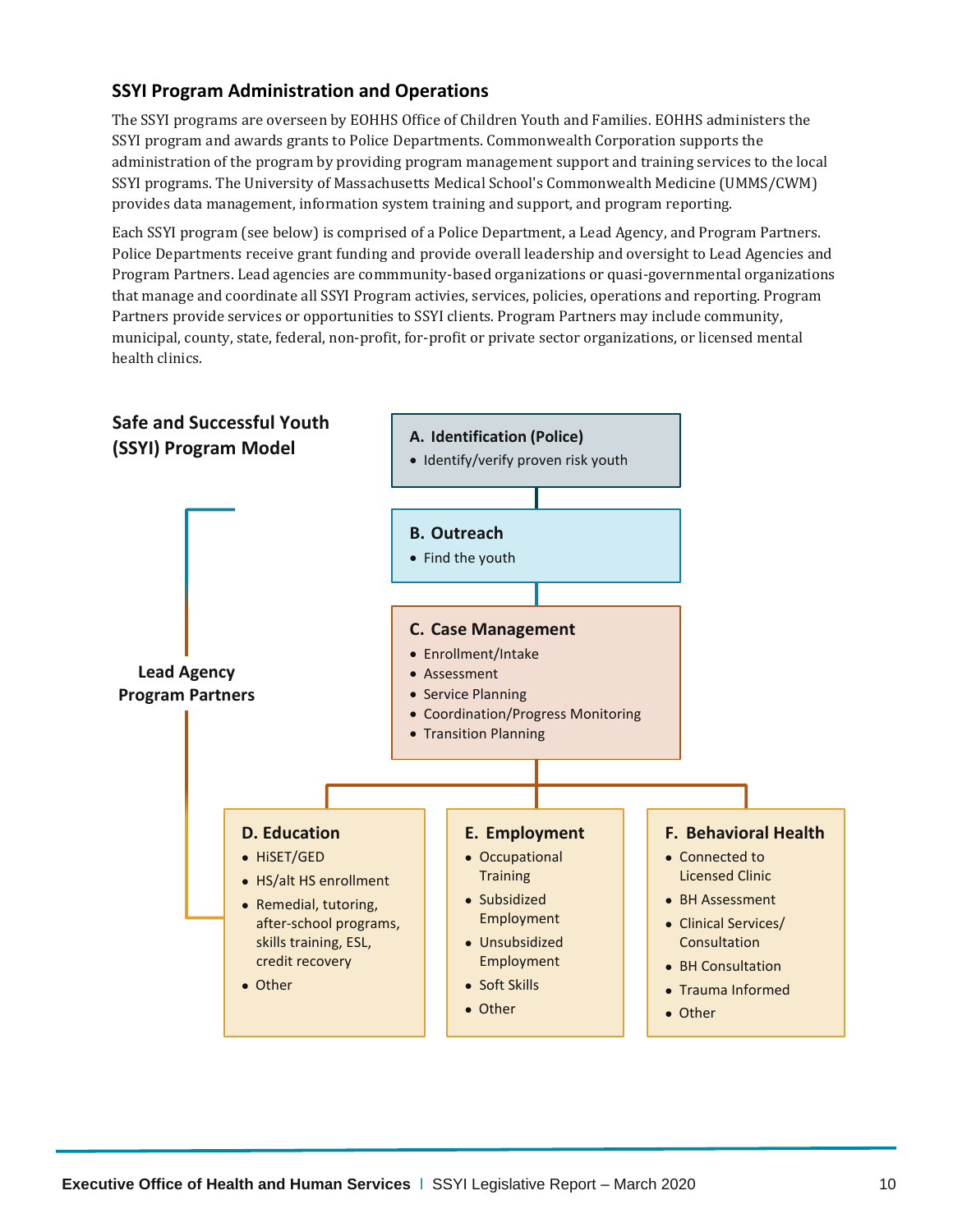## <span id="page-10-0"></span>**SSYI Grantees**

SSYI funds are administered by EOHHS and are available to cities with the highest annual number of youth homicides and serious assaults. SSYI completed a procurement in 2015, and reopened the procurement in 2018 and 2019 to add one additional city in each year. EOHHS currently contracts with 14 SSYI grantees that have grant agreements through June 30, 2021 with option to extend through June 30, 2025, in increments determined by EOHHS.

#### **Table 2: Current SSYI Grantees**

| <b>City</b>       | <b>Grantee</b><br>(FY2020)<br><b>Funding)</b>          | <b>Lead</b><br><b>Agency</b>                                   | <b>Mental Health</b><br><b>Clinic</b>                        | <b>Program Partners that</b><br><b>Receive SSYI Funds</b>                                                                                                       |
|-------------------|--------------------------------------------------------|----------------------------------------------------------------|--------------------------------------------------------------|-----------------------------------------------------------------------------------------------------------------------------------------------------------------|
| <b>Boston</b>     | <b>Boston Police</b><br>Department<br>(\$1,150,000)    | <b>Boston Public</b><br>Health<br>Commission                   | <b>Boston Medical</b><br>Center                              | • Project Right<br><b>Mission SAFE</b><br>$\bullet$<br>Youth Options Unlimited<br>$\bullet$<br><b>STRIVE Boston</b><br>$\bullet$<br>• More Than Words           |
| <b>Brockton</b>   | <b>Brockton Police</b><br>Department<br>$(*500,000)$   | Old Colony<br><b>YMCA</b>                                      | Old Colony<br><b>YMCA</b>                                    | • MassHire Greater Brockton<br><b>Workforce Board</b><br>• Health Imperatives                                                                                   |
| <b>Chelsea</b>    | Chelsea Police<br>Department<br>(\$500,000)            | <b>ROCA</b>                                                    | <b>North Suffolk</b><br><b>Mental Health</b>                 |                                                                                                                                                                 |
| <b>Fall River</b> | <b>Fall River Police</b><br>Department<br>( \$600,000] | Greater Fall<br>River RE-<br><b>CREATION</b>                   | Solidground                                                  | • Bristol County Training<br>Consortium<br>• Positive Action Against Chemical<br>Addiction (PAACA)<br>• Bristol County Sheriff's Office<br>• City of Fall River |
| <b>Haverhill</b>  | <b>Haverhill Police</b><br>Department<br>(\$500,000)   | <b>United Teen</b><br>Equality<br>Center<br>(UTEC)             | <b>Greater Lowell</b><br><b>Mental Health</b><br>Association |                                                                                                                                                                 |
| Holyoke           | Holyoke Police<br>Department<br>(\$600,000)            | <b>ROCA</b>                                                    | <b>River Valley</b><br>Counseling<br>Center                  | • CareerPoint                                                                                                                                                   |
| <b>Lawrence</b>   | <b>Lawrence Police</b><br>Department<br>$(*700,000)$   | Lawrence<br>Family<br>Development<br>& Education<br>Fund, Inc. | Children's<br>Friend and<br><b>Family Services</b>           |                                                                                                                                                                 |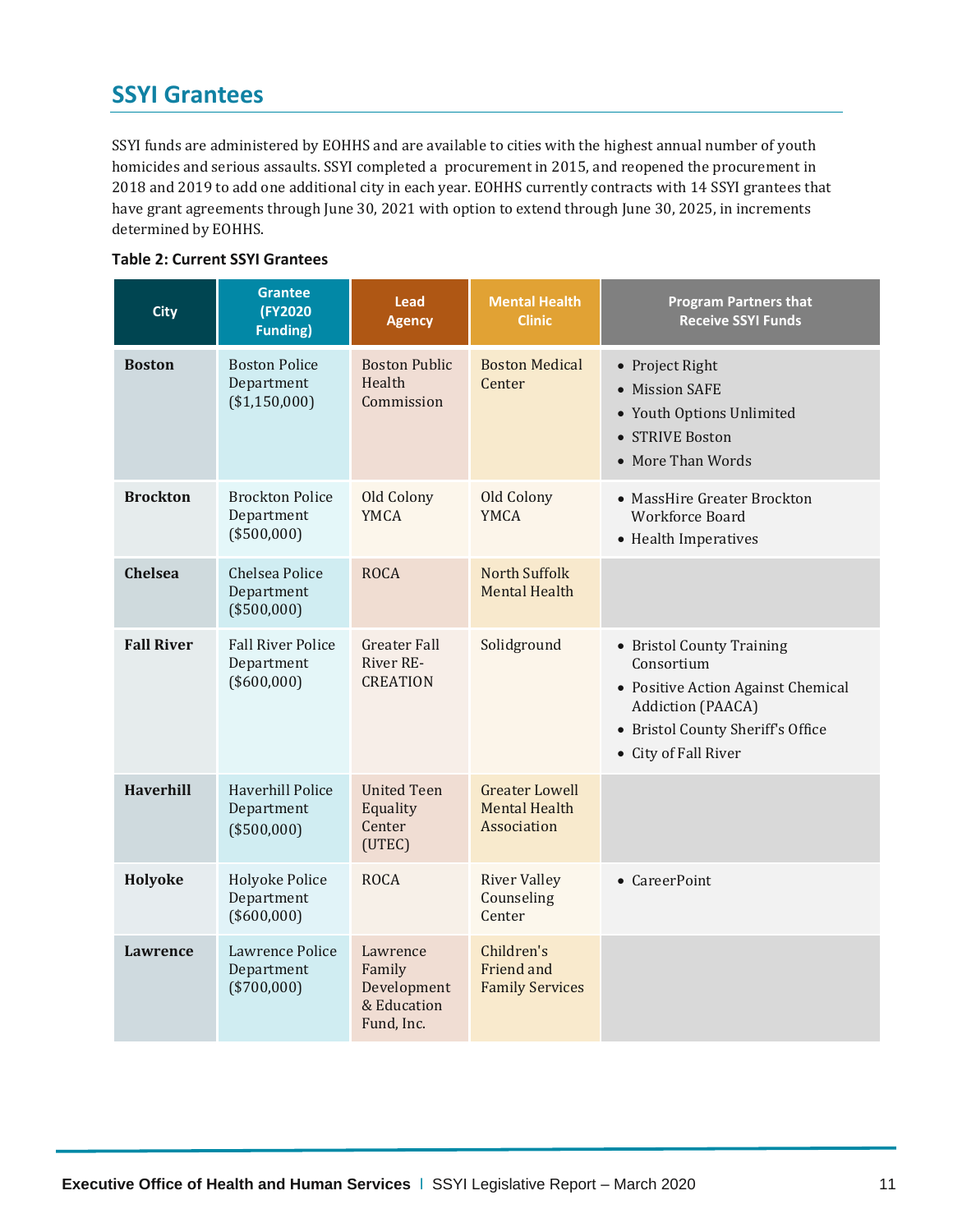| <b>City</b>                  | <b>Grantee</b><br>(FY2020)<br><b>Funding</b> )             | <b>Lead</b><br>Agency                                            | <b>Mental Health</b><br><b>Clinic</b>                        | <b>Program Partners that</b><br><b>Receive SSYI Funds</b>                                                                                                    |
|------------------------------|------------------------------------------------------------|------------------------------------------------------------------|--------------------------------------------------------------|--------------------------------------------------------------------------------------------------------------------------------------------------------------|
| <b>Lowell</b>                | <b>Lowell Police</b><br>Department<br>$(*700,000)$         | <b>United Teen</b><br>Equality<br>Center<br>(UTEC)               | <b>Greater Lowell</b><br><b>Mental Health</b><br>Association |                                                                                                                                                              |
| Lynn                         | Lynn Police<br>Department<br>(\$500,000)                   | <b>ROCA</b>                                                      | Children's<br>Friend and<br><b>Family Services,</b><br>Inc.  | • Catholic Charities North (CCN)<br>• Lynn Youth Street Outreach<br>Advocacy (LYSOA)<br>• North Shore Youth Career Center<br>(NSYCC)                         |
| <b>New</b><br><b>Bedford</b> | New Bedford<br>Police<br>Department<br>(\$500,000)         | United Way of<br><b>Greater New</b><br><b>Bedford</b><br>(UWGNB) | Child & Family<br>Services, Inc.                             | • Bristol County Sheriff's Office<br>• PACE YouthBuild                                                                                                       |
| <b>North</b><br><b>Adams</b> | <b>North Adams</b><br>Police<br>Department<br>$(*420,000)$ |                                                                  | <b>Brien Center</b>                                          |                                                                                                                                                              |
| <b>Pittsfield</b>            | Pittsfield Police<br>Department<br>(\$500,000)             | <b>Berkshire</b><br>Children and<br>Families, Inc.               | <b>Brien Center</b>                                          |                                                                                                                                                              |
| Springfield                  | Springfield<br>Police<br>Department<br>$(*650,000)$        | <b>ROCA</b>                                                      | <b>Clinical Support</b><br>& Options                         | • Bay State Medical Center<br>• Hampden County Regional<br>Employment Board (REB)/<br><b>Career Point</b><br>• Hampden County Sheriff's<br>Department (AISS) |
| <b>Worcester</b>             | Worcester<br>Police<br>Department<br>$(*700,000)$          | Worcester<br>Community<br><b>Action Council</b>                  | LUK, Inc.                                                    | • Friendly House<br>• Worcester Youth Center<br>• Worcester Public Schools<br>• Worcester Community Action<br>Council                                        |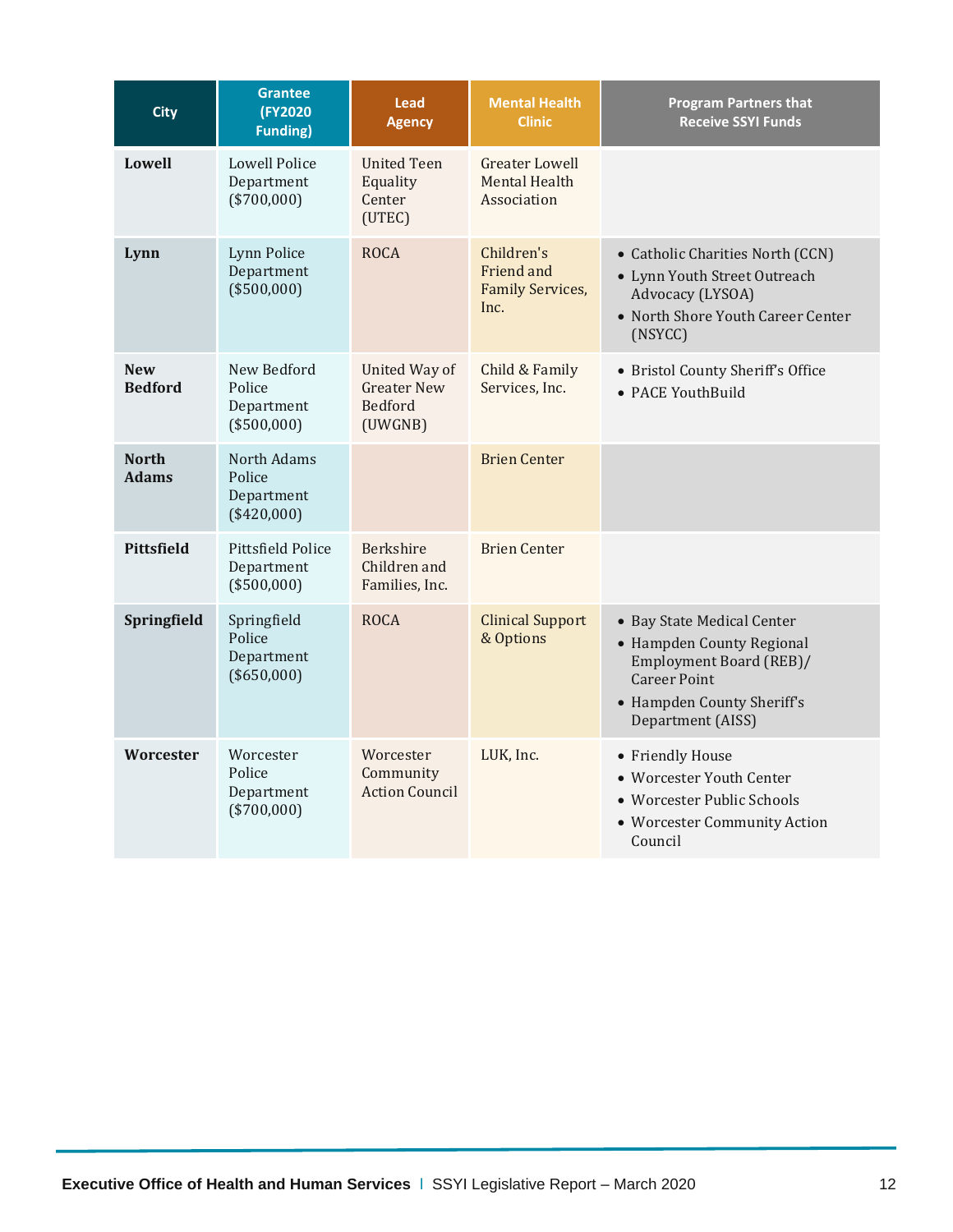## <span id="page-12-0"></span>**Goals and Benchmarks for Grant Recipients**

The current grant agreements between EOHHS and SSYI grantees require SSYI grantees to demonstrate effective approaches toward meeting annual performance targets (Table 3). The annual performance targets set performance goals for each of the six core program components.

| <b>Program Component</b>                                       | <b>Target Description</b>                                                                          | <b>Annual Target</b> |
|----------------------------------------------------------------|----------------------------------------------------------------------------------------------------|----------------------|
| <b>Identification Target</b>                                   | Young men that have been identified for<br>participation in the SSYI program                       | 1,524                |
| <b>Outreach</b>                                                | Young men from SSYI list who have been<br>contacted by Outreach staff                              | 1,293                |
| <b>Case Management</b>                                         | Young men from SSYI list who enroll in the<br>program                                              | 852                  |
| <b>Education</b>                                               | Young men from SSYI list who are participating in<br>education services                            | 518                  |
| <b>Occupational Training and</b><br><b>Employment Services</b> | Young men from SSYI list who are participating in<br>occupational training and employment services | 616                  |
| <b>Behavioral Health Services</b>                              | Young men from SSYI list who are participating in<br>behavioral health service                     | 502                  |

Progress toward annual performance targets is included in "Program Activities across the Six Core Components" section below.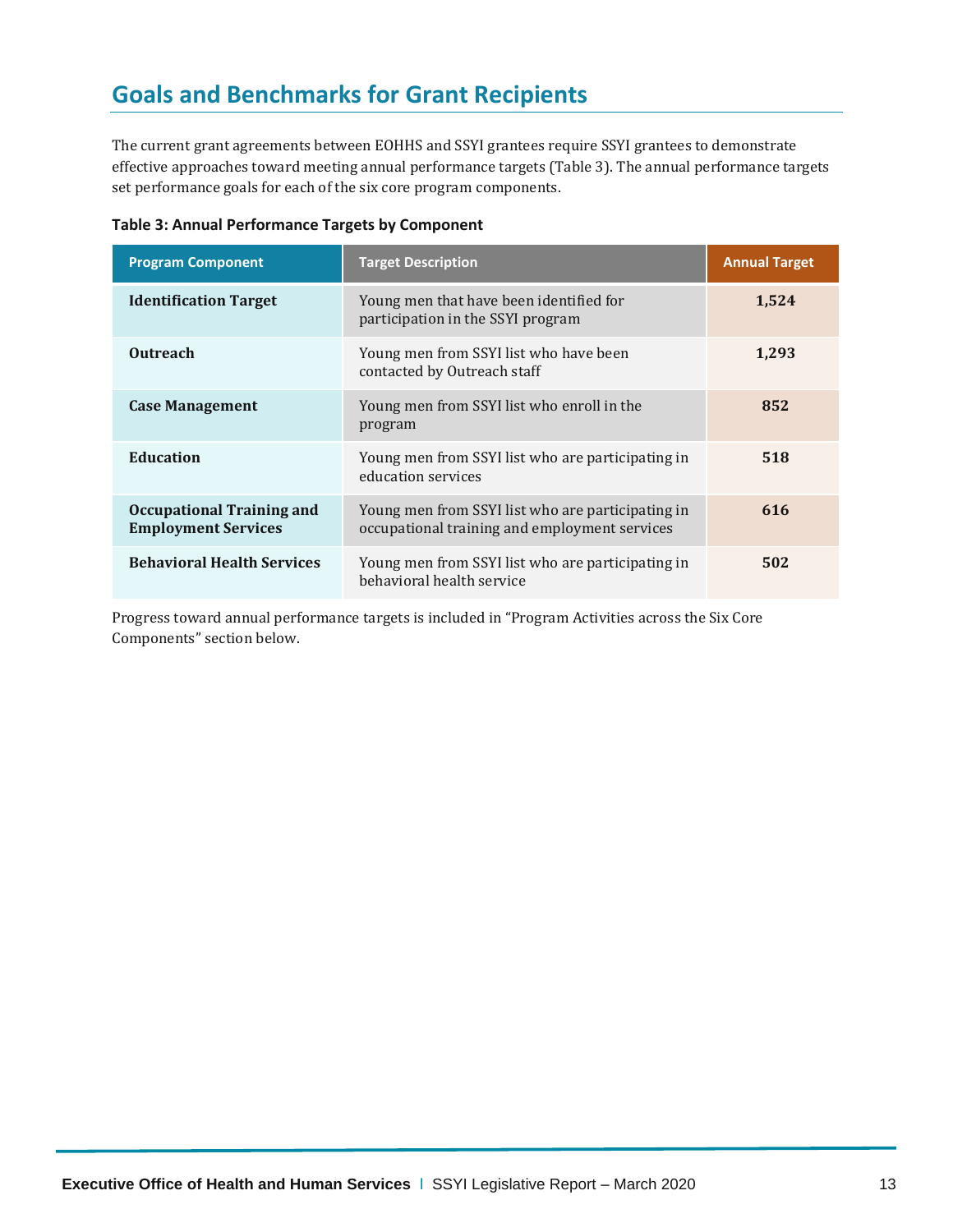## <span id="page-13-0"></span>**Report Methods**

#### <span id="page-13-1"></span>**SSYI Database**

The data provided in this report are primarily derived from the SSYI case management system referred to as the **SSYI Database**. The database supports SSYI program operations and reporting across all SSYI roles, including Police Departments, Lead Agencies, and Program Partners. All SSYI sites use this single system for youth identification, outreach, and case management functions.

The SSYI Database was implemented in 2018 by the UMMS/CWM Data Management group in collaboration with the local SSYI programs, EOHHS, and Commonwealth Corporation. This data in this report reflect the second full fiscal year of data available in the SSYI database. The SSYI database was built on the Microsoft Dynamics Customer Relationship Management (CRM) system. The SSYI Database is accessed via the internet using a web browser (via Secure Socket Layer) and includes web pages designed specifically to support the day-to-day operations of the SSYI programs.

The SSYI database includes role-based permissions where data access and business functions are defined by staff roles. Police Officers maintain the SSYI list, enter eligibility criteria, and refer youth to Program Directors. Police Officers do not have access to youth assessment, case management, outreach, or service data. Program Directors in Lead Agencies use the SSYI dataset to assign clients to Outreach Workers and Case Mangers and to track client progress. Outreach Workers use the SSYI database to track client contacts and record case notes. Using the SSYI database, Case Managers record intake and assessment information, enroll clients, track and maintain Individual Service Plans, and track and monitor progress in SSYI education, employment, and behavioral health activities.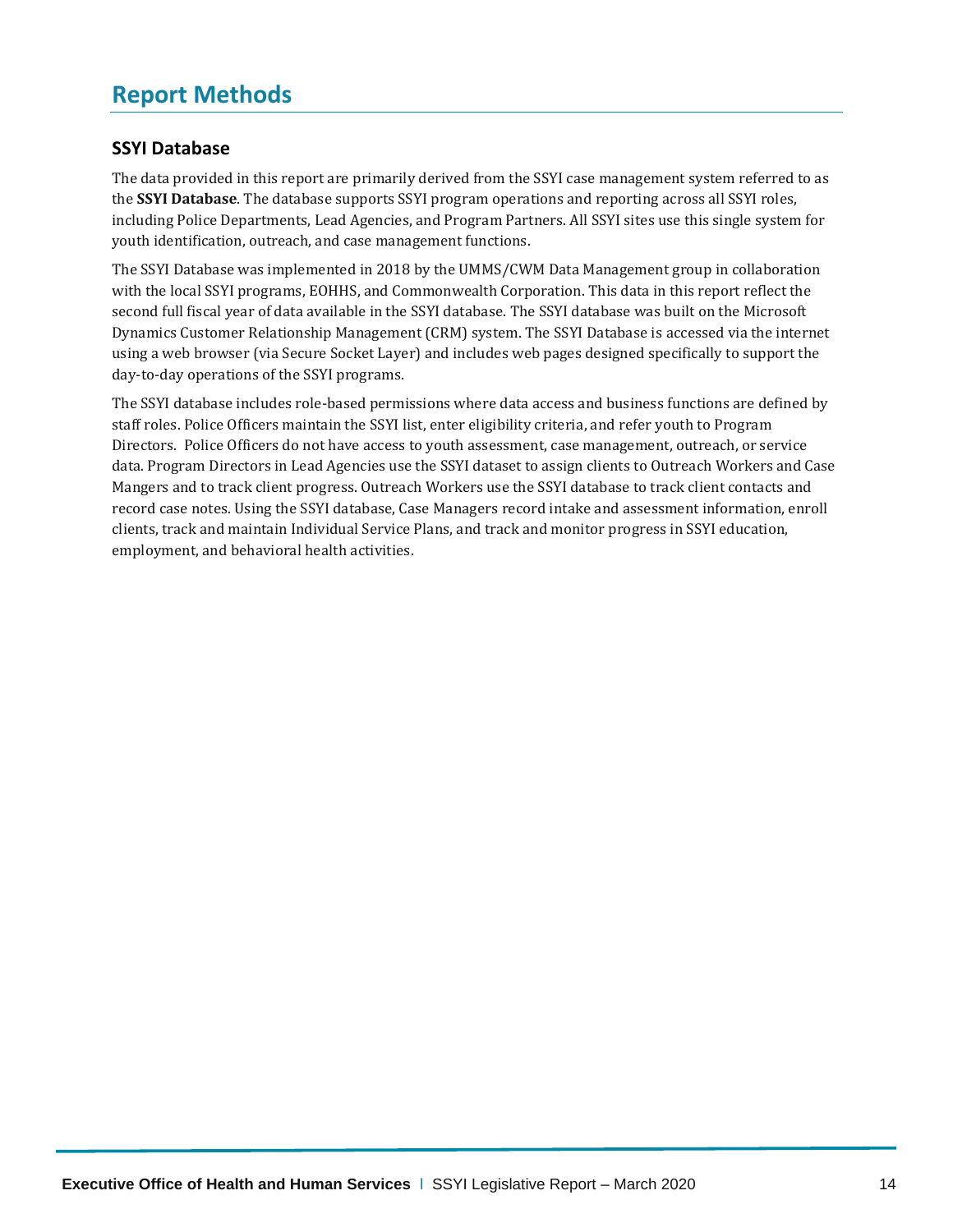## <span id="page-14-0"></span>**Program Activities across the Six Core Components**

#### <span id="page-14-1"></span>**Youth Identified for Services**

Police departments identify the youth that are most likely to be a victim or perpetrator of violent weapons offense for participation in the SSYI programs. These individuals comprise the 'SSYI List.' An eligible individual is a male who is 17-24 years old who is known to law enforcement as meeting at least two of the following criteria:

- Repeatedly engages in weapons violence or crimes against persons, or
- Was a victim of weapons violence or crimes against persons, or
- Engages in high volume drug-related criminal activity, or
- Is in a leadership role in a gang or significantly involved in gang activity.

**Figure 1: Unduplicated Youth on SSYI List**

#### **18% Increase in FY19**



There were 1,898 youth on the SSYI List during FY19 (Figure 1).<sup>8</sup> Compared to FY18, the number of youth on the list increased by 18% in FY19 (Figure 1).

Nearly all (89%) of the youth on the list were eligible for program participation because they repeatedly engaged in weapons violence or crimes against persons (Figure 2). More than one-half (56%) were on the list because they were in a leadership role in a gang or significantly involved in gang activity.

Youth are eligible for SSYI participation through age 24. <sup>9</sup> The age distribution of youth on the list is shown in Figure 3.

<sup>8</sup> See Appendix Table A1 for the number of unduplicated Youth on the SSYI list for each program.

<sup>9</sup> In some cases, 25 and 26-year olds have been served as an exception, with prior EOHHS approval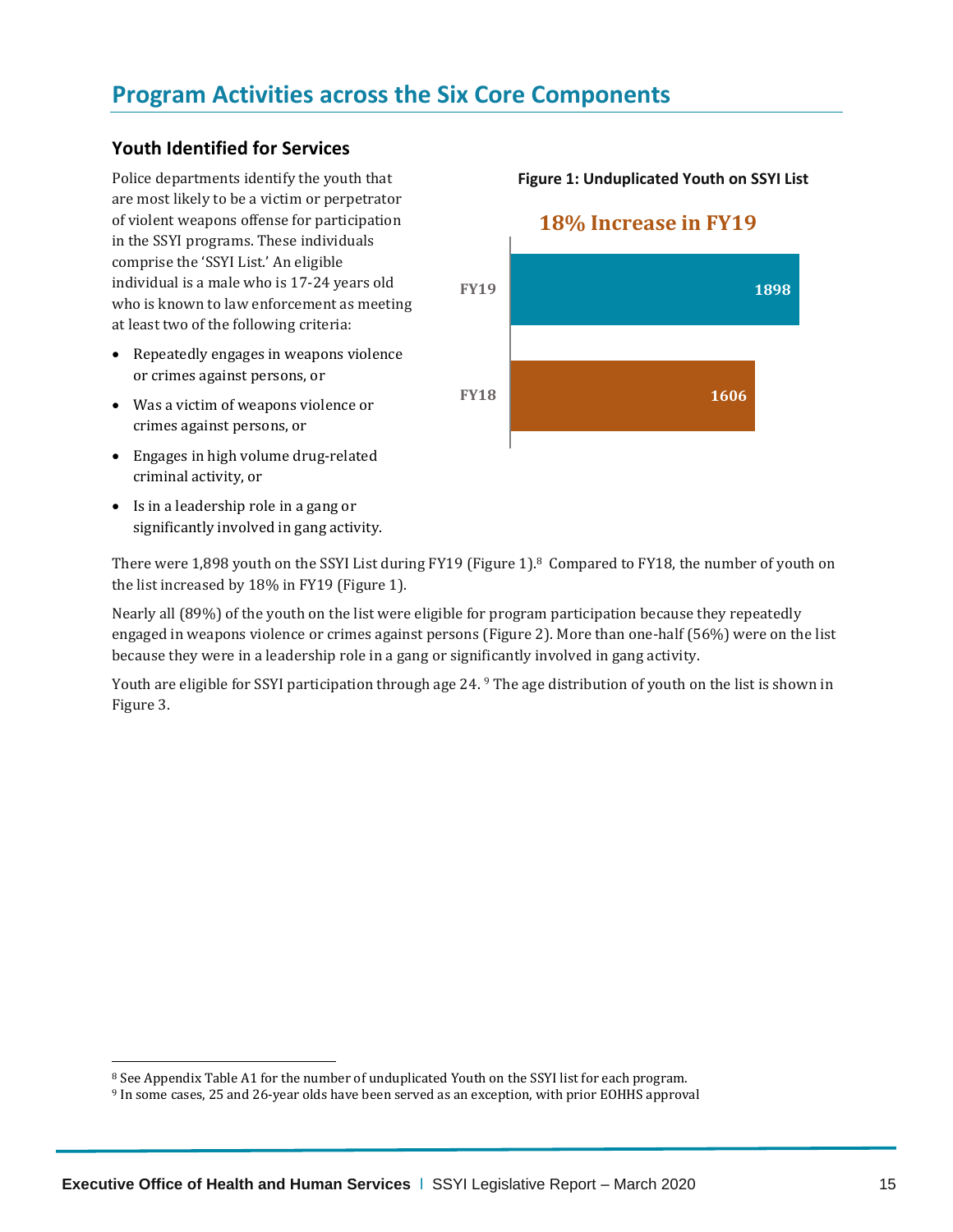**Figure 2: Percent Youth by Eligibility Criteria**



**Figure 3: Age Distribution (%) of Youth on SSYI List**

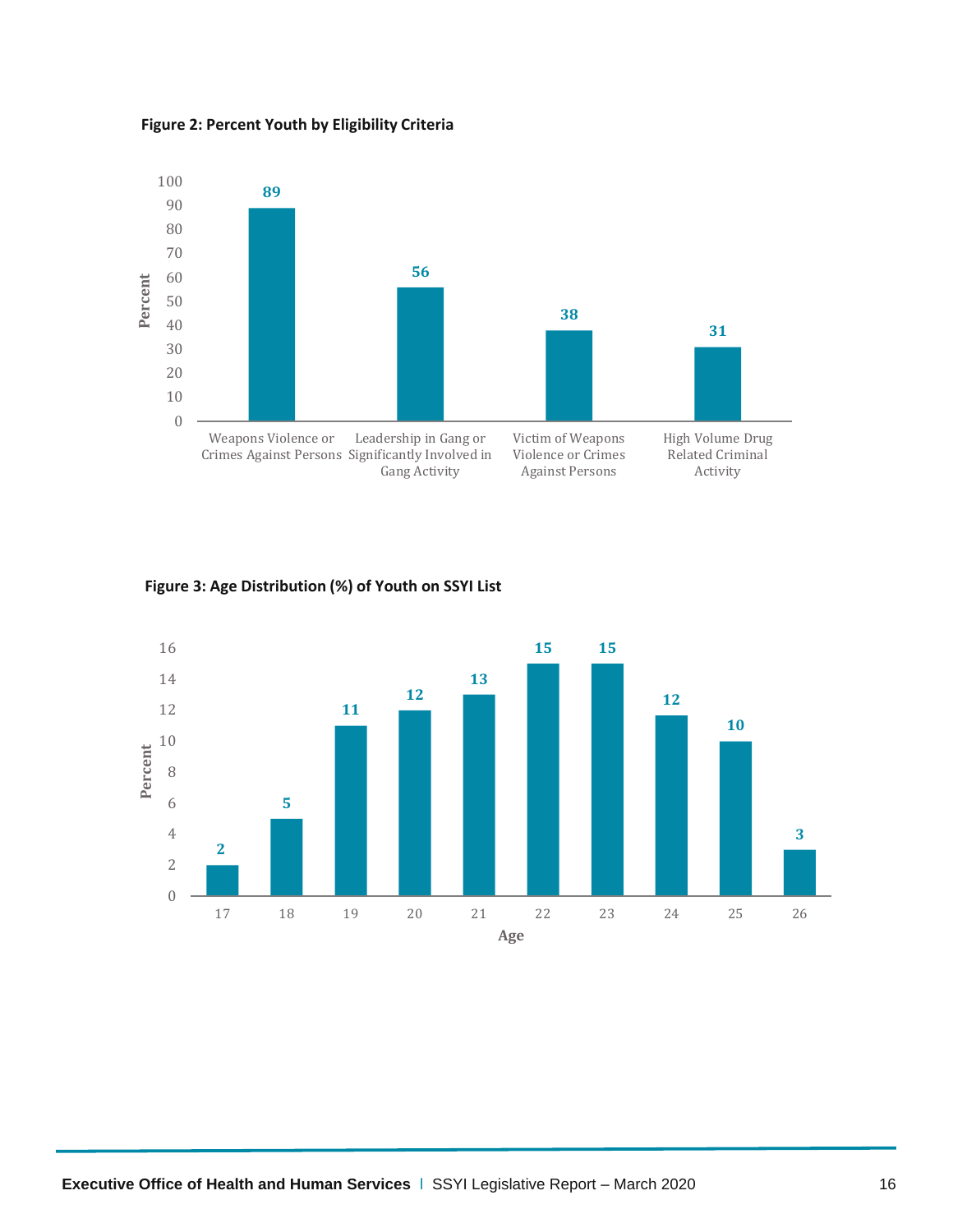#### <span id="page-16-0"></span>**Outreach and Case Management**

Outreach workers contact youth on the SSYI list to solicit program enrollment. Once youth agree to enroll in SSYI, Case Managers have recurring contact with youth to gather intake and assessment information, to develop Individual Service Plans, and to coordinate and track SSYI services. Contacts occur in person, by phone (verbal or voicemail), through social media, or through text messages. For this reporting period, most contacts occurred either in person (Table 4; 54%) or verbally by phone (23%).

There were 1,023 youth contacted during FY19 (Figure 4).<sup>10</sup> The number of youth contacted increased by 24% compared to FY18 (Figure 4).

**828 1023 FY18 FY19 24% Increase in FY19**

**Figure 4: Number of Youth Contacted (Outreach)**

#### **Table 4: Successful Contacts of Youth by Contact Type**

|                   | <b>Number of Contacts (%)</b> |
|-------------------|-------------------------------|
| <b>Contact</b>    | <b>FY19</b>                   |
| In Person         | 17,172(54)                    |
| Phone (Verbal)    | 7,149(23)                     |
| Phone (Voicemail) | 318(1)                        |
| Social Media      | 986(3)                        |
| Text Message      | 5,867(19)                     |
| <b>Total</b>      | 31,492 (100)                  |

<sup>&</sup>lt;sup>10</sup> See Appendix Table A2 for the number of unduplicated youth contacted for each SSYI program.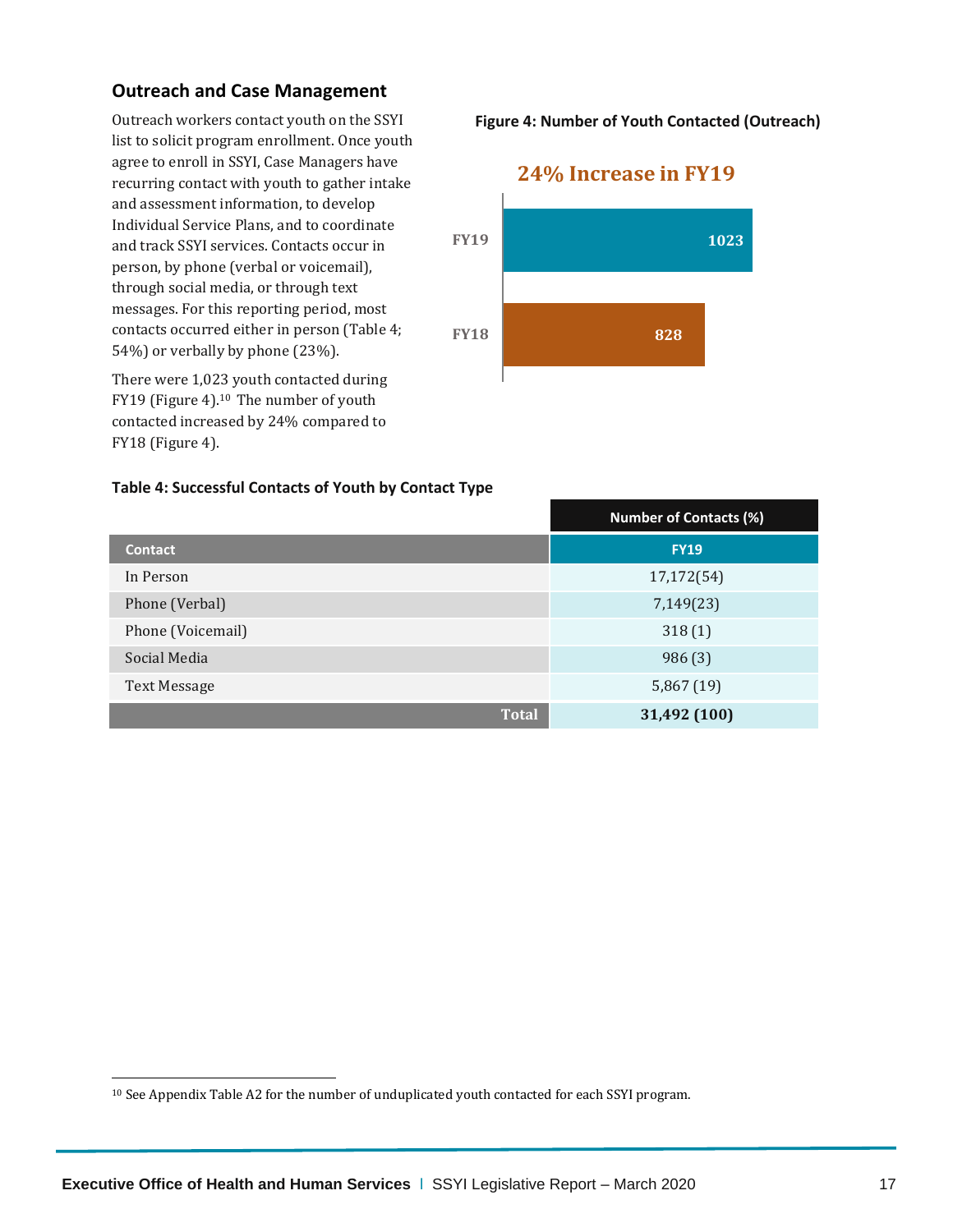Once a client agrees to enroll in SSYI, a Case Manager conducts an intake interview to gather information about the client and to enroll the client. Enrolled youth then receive case management services.

There were 922 youth receiving case management services during FY19 (Figure 5).<sup>11</sup> This is an increase of 22% compared to FY18 (Figure 5).

**Figure 5: Case Management Youth**

### **22% Increase in FY19**



<sup>11</sup> See Appendix Table A3 for the number of unduplicated youth enrolled.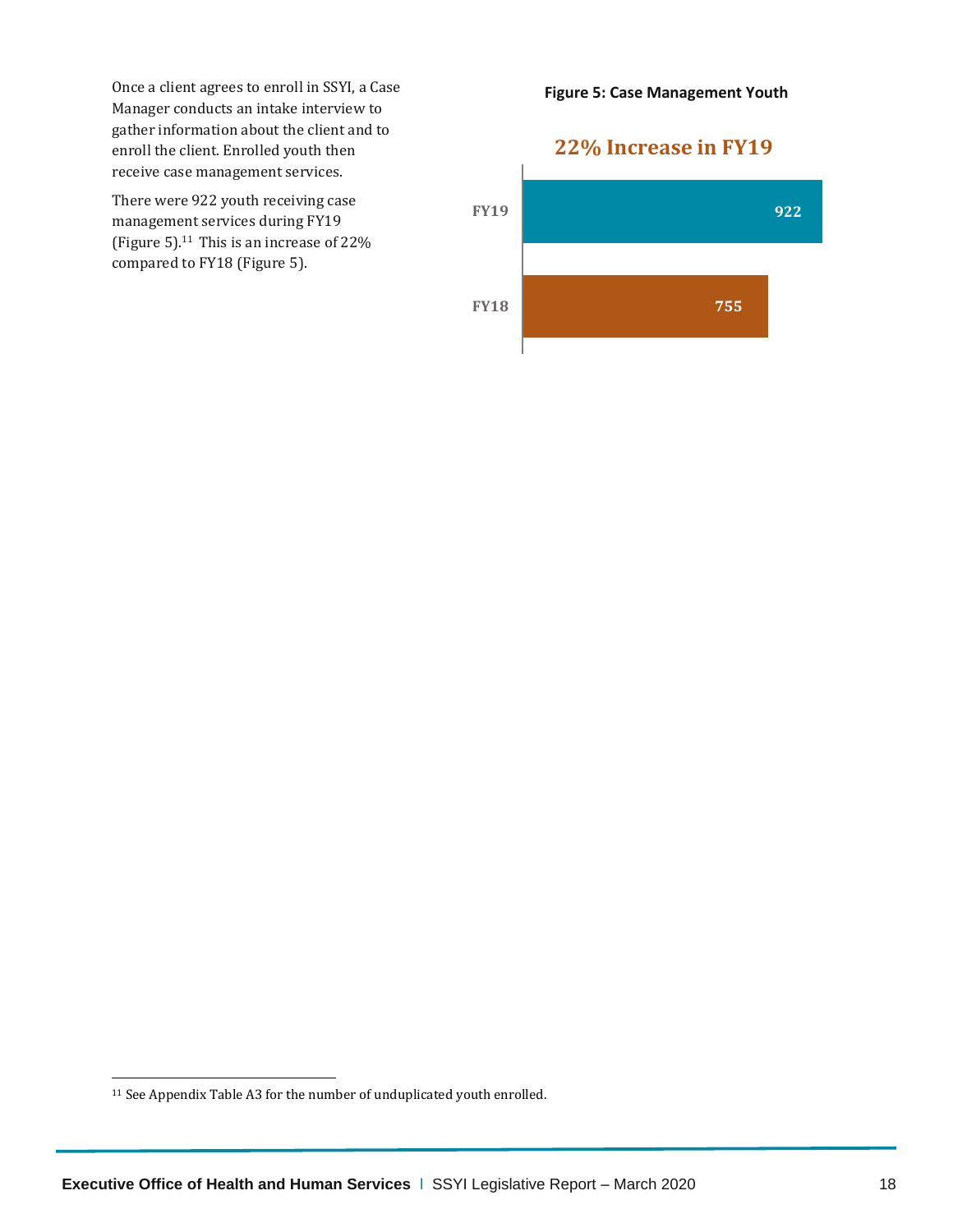#### <span id="page-18-0"></span>**Education, Occupational Training and Employment, and Behavioral Health Services**

Case managers coordinate with local service providers to engage clients in education programs. Educational services primarily focus on maintaining high school or alternative high school enrollment and graduation or assist with the attainment of HiSET (GED) qualifications.

SSYI clients participated in 996 education activities FY19 (Table 5). Approximately 49% of these activities were HiSET or GED programs. There were 544 youth participating in educational activities (Figure 6) in FY19, an increase of 37% compared to FY18 (Figure 6).

#### **Figure 6: Number of Youth Participating in Education**

#### **37% Increase in FY19**



#### **Table 5: Youth Education Activities**

|                          | <b>Number of Activities (%)</b> |
|--------------------------|---------------------------------|
| <b>Education Type</b>    | <b>FY19</b>                     |
| HiSET or GED             | 488 (49)                        |
| <b>High School</b>       | 61(6)                           |
| <b>Associates Degree</b> | 14(1)                           |
| <b>Bachelor's Degree</b> | 2(0.2)                          |
| Other <sup>1</sup>       | 431 (43)                        |
| <b>Total</b>             | 996 (100)                       |

<sup>1</sup>Other includes peer education, SSYI grantee educational programming, and life skills.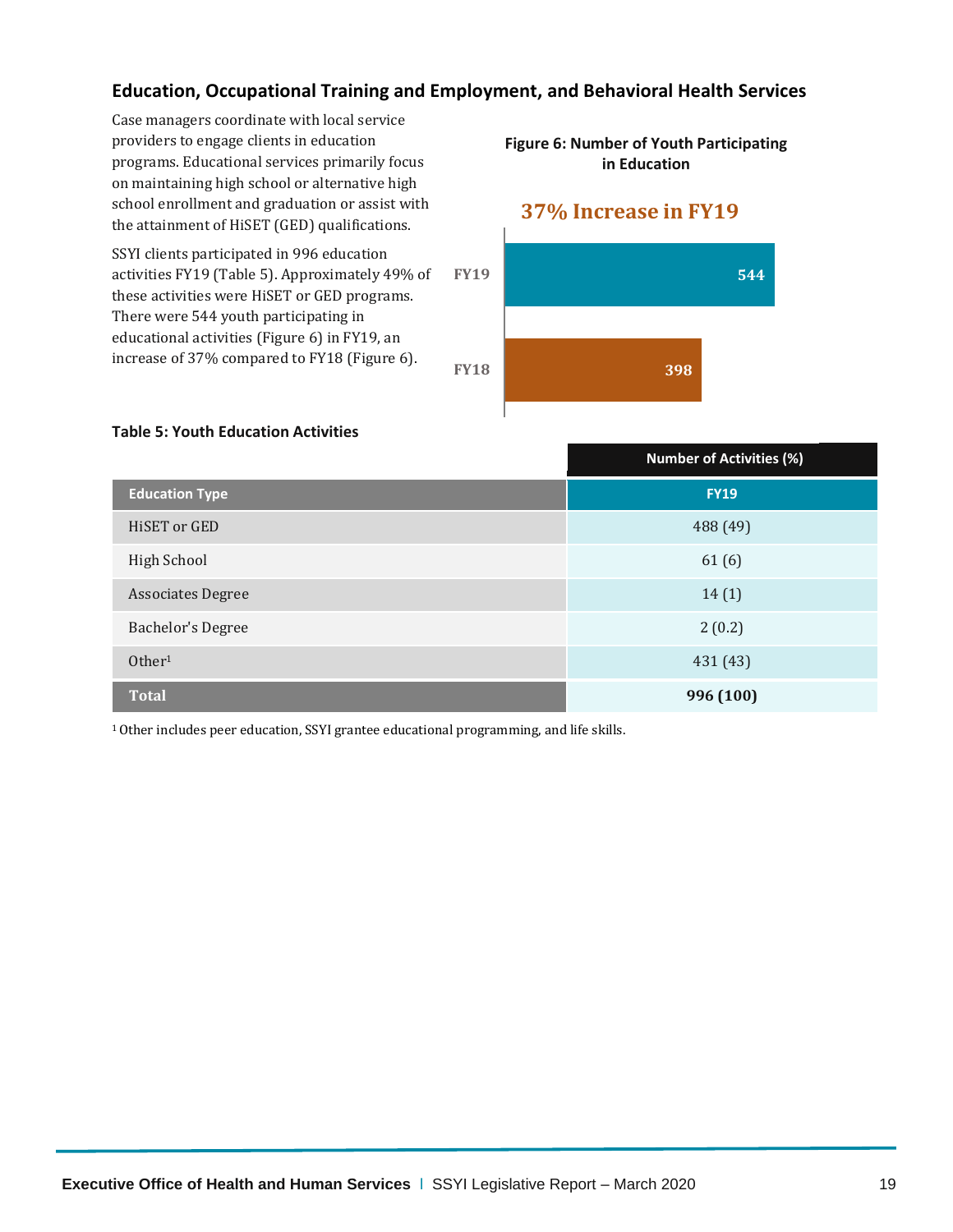The SSYI program also offers occupational training and employment services, which provide the youth with both the soft and hard skills necessary to be successful in the work place. This includes soft-skill development to enhance employability. Clients that enroll in transitional/subsidized employment receive SSYI program support in obtaining and maintaining unsubsidized jobs, including ongoing communication with their case managers, and assistance with problem resolution, job retention, and further career planning and skill development.

SSYI clients participated in 1343 employment activities in FY19 (Table 6). Proportionally, the activities were approximately equally divided between unsubsidized employment, subsidized employment, and occupational/job readiness training. Unsubsidized employment accounted for approximately 37% of employment activities; subsidized employment accounted for 24% of employment activities; and occupational job readiness accounted for 29%.

#### **Figure 7: Number of Youth Employed or Participating in Occupational Training**

#### **31% Increase in FY19**



There were 633 youth participating in employment activities during FY19 (Figure 7).<sup>12</sup> This is a 31% increase compared to FY18 (Figure 7).

|                                 | <b>Number of Activities (%)</b> |
|---------------------------------|---------------------------------|
| <b>Employment Type</b>          | <b>FY19</b>                     |
| Occupational Readiness Training | 29(2)                           |
| <b>Job Readiness Training</b>   | 389 (29)                        |
| Full Time (Unsubsidized)        | 299 (22)                        |
| Part Time (Unsubsidized)        | 201(15)                         |
| Subsidized                      | 324 (24)                        |
| Other <sup>1</sup>              | 101(8)                          |
| <b>Total</b>                    | 1343 (100)                      |

#### **Table 6: Youth Employment**

<sup>1</sup> Other includes identification of and collaboration with employers; client coaching and assistance with job applications and preparation for job interviews, ongoing communication with clients and their employers, as appropriate, to assist clients with problem resolution, job retention, and further career planning and skill development needs

<sup>12</sup> See Appendix Table A5 for the number of unduplicated youth enrolled.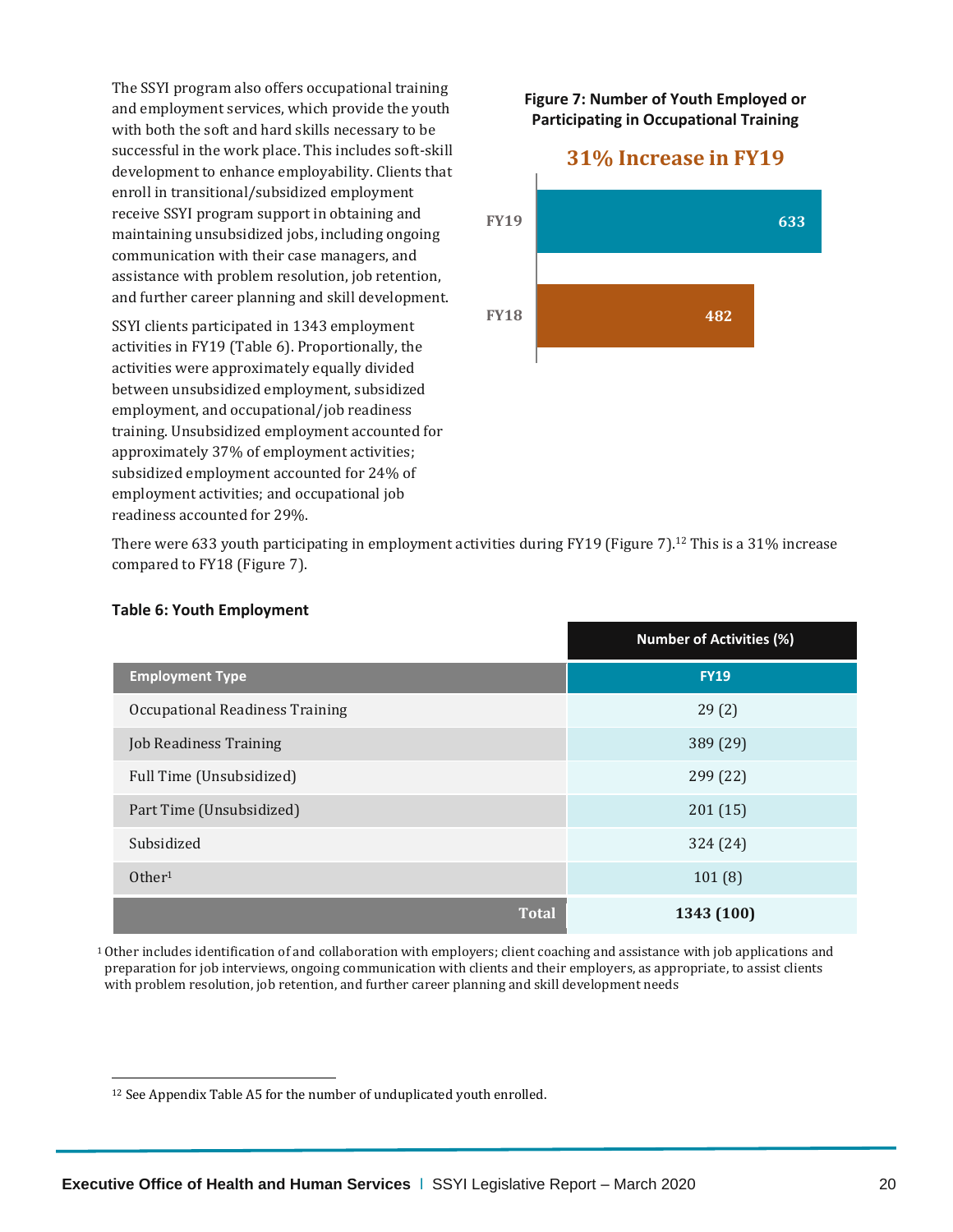A number of SSYI youth have experienced trauma, have behavioral health issues, or have substance addiction. Case Managers and clinicians supported by SSYI help SSYI youth get access to behavioral health services.

SSYI youth participated in 1,290 behavioral health services FY19 (Table 7). Clinical evaluations are a first step and there were 314 clinical evaluations. Support groups provide a space where youth can share their experiences and understand that other youth may be dealing with similar challenges. There were 88 support group activities in FY19. Many SSYI clients have experienced trauma and addressing their trauma as a component of behavioral health services helps youth to overcome their traumatic experiences. SSYI youth participated in 241 trauma informed services.

There were 617 youth participating in behavioral health services FY19 (Figure 8).<sup>13</sup> This is an increase of 36% compared to FY18 (Figure 8).

## **453 617 FY18 FY19**

**36% Increase in FY19**

**Figure 8: Number of Youth Participating in Behavioral Health Services**

|                                 | <b>Number of Services (%)</b> |
|---------------------------------|-------------------------------|
| <b>Service Type</b>             | <b>FY19</b>                   |
| Anger Management Class          | 23(2)                         |
| Circles                         | 168(13)                       |
| Clinical Evaluation             | 314 (24)                      |
| <b>Fatherhood Class</b>         | 7(1)                          |
| <b>Substance Abuse Services</b> | 17(1)                         |
| <b>Support Group</b>            | 88(7)                         |
| <b>Trauma Informed Services</b> | 241 (19)                      |
| Other <sup>1</sup>              | 432 (33)                      |
| <b>Total</b>                    | 1290 (100)                    |

**Table 7: Behavioral Health Services, FY19**

<sup>1</sup>Other includes individual counseling, peace-building skill groups, social problem-solving groups, etc.

<sup>13</sup> See Appendix Table A6 for the number of unduplicated youth enrolled.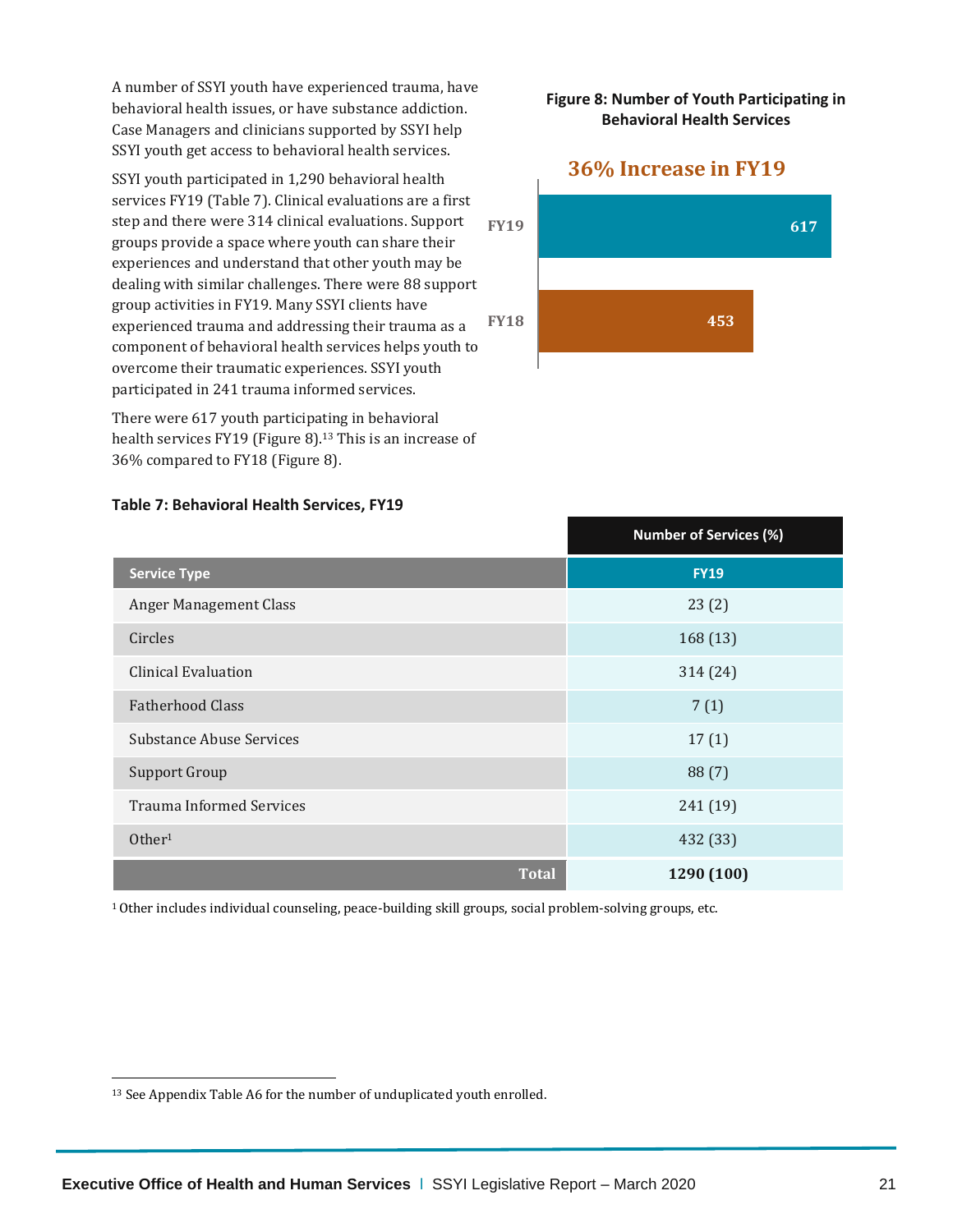#### <span id="page-21-1"></span><span id="page-21-0"></span>**Program Management Support**

EOHHS, with support from Commonwealth Corporation, has monitored the operation of the SSYI programs throughout the year. The management team meets weekly, checks in on policy and programmatic successes and challenges and has crafted a technical assistance, management and oversight strategy that focuses on systems' development, program improvement, data-driven decision-making and professional development for program-based staff.

*Management Oversight*: EOHHS and Commonwealth Corporation staff work collaboratively with SSYI sites to ensure the program model is being implemented with fidelity. There are regular conference calls to discuss compliance, contract/budget review and data. Quarterly convenings of the program administrators, representing law enforcement agencies as well as their lead agency partners focus on operations, program design and delivery as well as policy issues.

*Onsite Technical Assistance*: Commonwealth Corporation staff have years of experience in direct service working in programs that serve the SSYI population. Regular site visits are conducted for each SSYI site. These visits are an opportunity for site program staff to get support for any programmatic challenges. Visits are also used to provide technical assistance on program design or implementation. In FY 2019, approximately 140 technical assistance in-person visits and calls with the 13 sites were conducted.

*Professional Development*: In order to strengthen service delivery, professional development is provided to staff within the SSYI network. The focus of these offerings in 2019 was on trauma, resiliency and race, as well as Motivational Interviewing, Case Planning as well as training on an evidence-based risk assessment tool (as the first phase of a 3-phase roll-out to all sites) on the Ohio Risk Assessment System (ORAS).

*Program Development Support:* Staff from programs sites were convened to work on program development across the network. For program consistency on the implementation of an evidence-based risk assessment tool (ORAS), four pilot sites were convened multiple times so that a consistent set of policies and protocol would be used across the programs. Sites were also convened to plan for adding young women to the service population. Additionally, sites were convened to modify Signal Success for the SSYI programs. Signal Success is a work-readiness/ career exploration tool being used across many other programs in the state including YouthWorks, WIOA, DESE's Innovation Pathways and the Mass Rehabilitation Commission.

*Affinity Group Meetings*: Commonwealth Corporation hosted statewide meetings throughout the year to share best practices, provide updates, and strengthen operations. These meetings allowed SSYI program directors, law enforcement personnel, education and employment specialists as well as case managers and behavioral health specialists to meet with their peers from across the state, share best practices as well as participate in professional development related to program service delivery.

*Youth Violence Prevention and Intervention State Agency Collaboration*: EOHHS, with support from UMMS, convened state agency partners who also work toward youth violence prevention and reduction through grant-making and programs. Partners from the Department of Public Health, the Executive Office of Public Safety and Security and the Shannon Grant Program, the Department of Probation, the Department of Youth Services, Homeless Youth Coalition, the Dept. of Children and Families and the Family Resource Centers Network, the Dept. of Education, the Dept. of Career Services and Commonwealth Corporation have been meeting to discuss initiatives and policies with the aim of finding alignment across initiatives. Planning is underway to host a conference for service providers focused on youth violence prevention and intervention in the Spring of 2020.

Below is a list of many of the convenings held in FY 2019, all aimed at supporting effective practice, systemsdevelopment and cross-initiative alignment.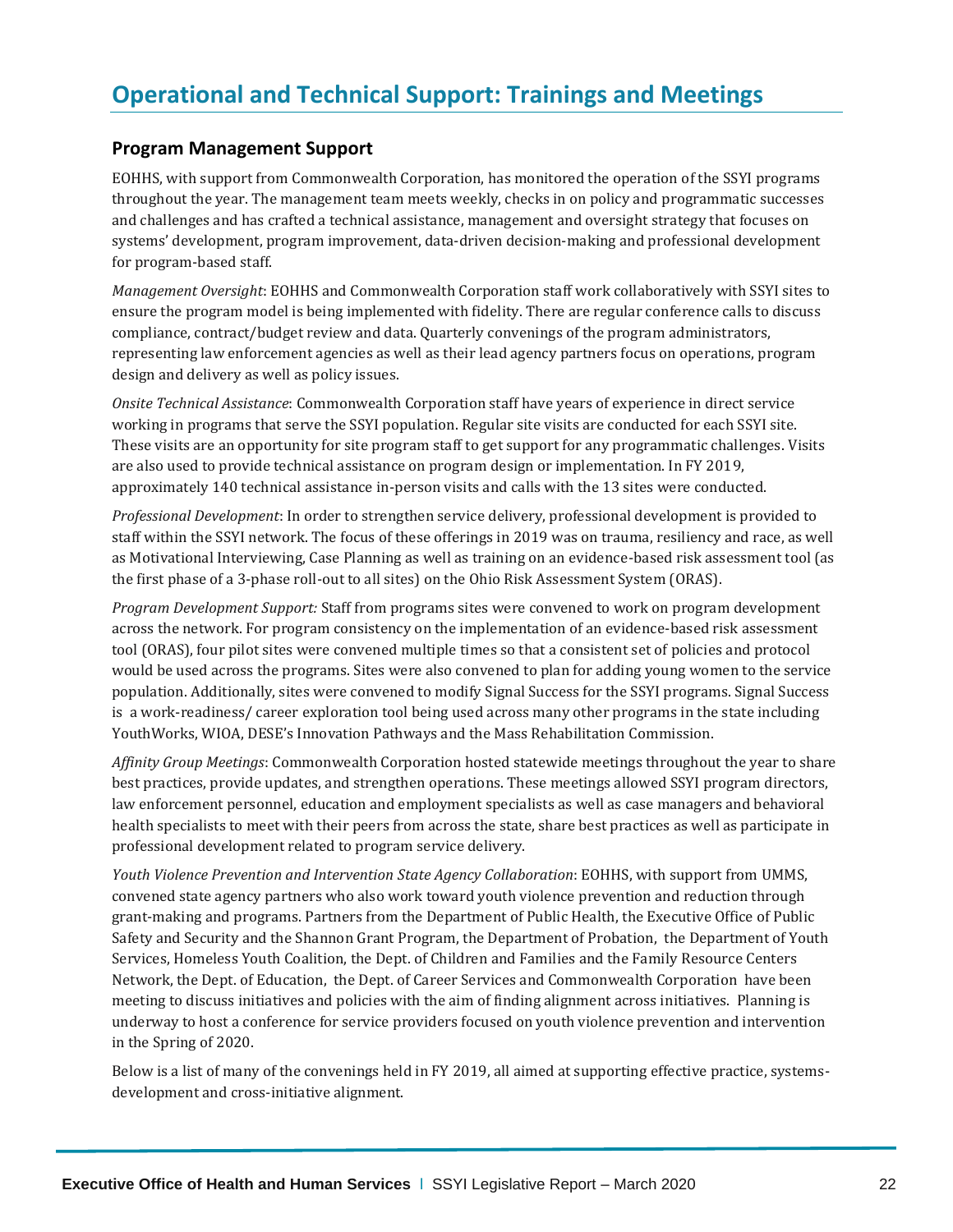#### **Law Enforcement Personnel Meetings:**

• March 1, 2019

#### **Professional Development Trainings:**

- Trauma Training Series offered in six locations across the state (in partnership with UMMS)
- Motivational Interviewing April 9 and April 23, 2019
- Signal Success curriculum training June 4, 2019, two prep sessions with five pilot sites in March and May

Individual Service Planning using a Risk Assessment Tool training- June 6 & 7, 2019

Program Development Support:

- ORAS Policy and Protocol Development Working Group Nov. 8, 2018, Nov. 30, 2018, Dec. 13, 2018, Jan. 24, 2019, Feb 14, 2019, March 21, 2019
- Strategic Service Planning, Adding Young Women to the SSYI Cohort Feb. 21, 2019, April 9, 2019

#### **Statewide Youth Violence Prevention Partners Meetings:**

• June 5, 2019

#### **Education/Employment Affinity Group:**

• Nov 19, 2019

#### **Administrators' Meetings:**

- Oct. 2, 2019
- Jan. 11, 2019
- Feb. 1, 2019
- June 12, 2019

#### <span id="page-22-0"></span>**Data Management and Reporting Services**

UMMS provides SSYI data management and data reporting services to EOHHS and the SSYI sites. To support SSYI program staff, UMMS/CWM hosted over 25 video conferences with SSYI program staff, providing training for newly hired staff, reviewing operational reports with program directors, and reviewing data integrity with program directors. In addition, UMMS/CWM provided technical assistance via phone and email, responding to more than 1,000 phone and email questions in fiscal year 2019. UMMS/CWM also provided the following onsite technical assistance and training.

#### **On-Site SSYI Database Trainings:**

- July 19, 2018 Haverhill
- Aug. 20, 2018 Lowell
- Oct. 22, 2018 Lawrence
- Dec. 14, 2018 New Bedford
- April 9, 2019 Worcester
- April 19, 2019 Brockton
- June 19, 2019 New Bedford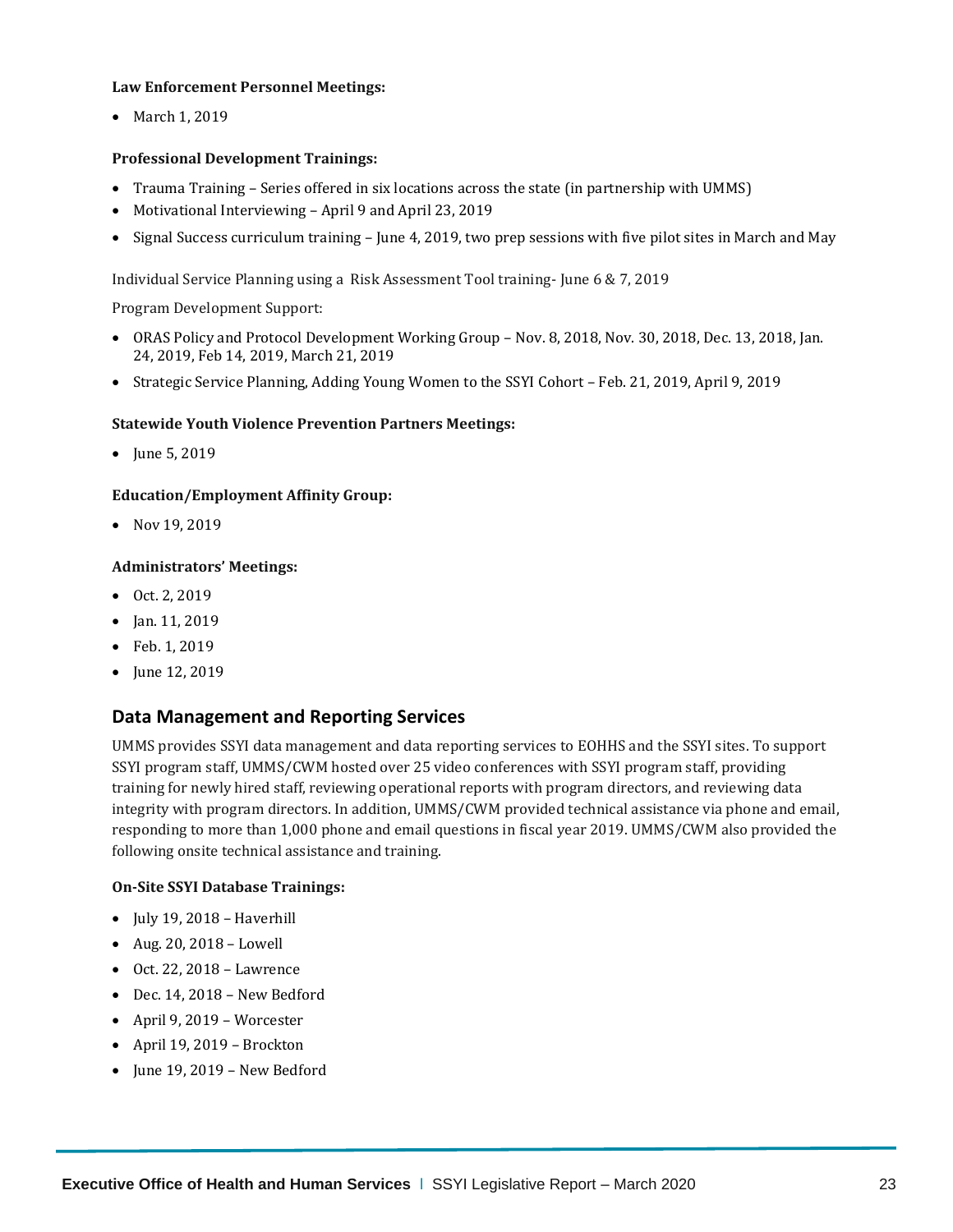#### • June 21, 2019 – Pittsfield

#### <span id="page-23-0"></span>**Trauma and Resilience Training**

In collaboration with UMMS Department of Psychiatry and All Aces, UMMS provided six trainings across the state for SSYI staff in Trauma, Resilience and Racial Equity.

- May 17, 2019 Cape Cod
- May 28, 2019 Worcester
- May 31, 2019 Lowell
- June 11, 2019 New Bedford
- June 20, 2019 Amherst
- June 27, 2019 Brockton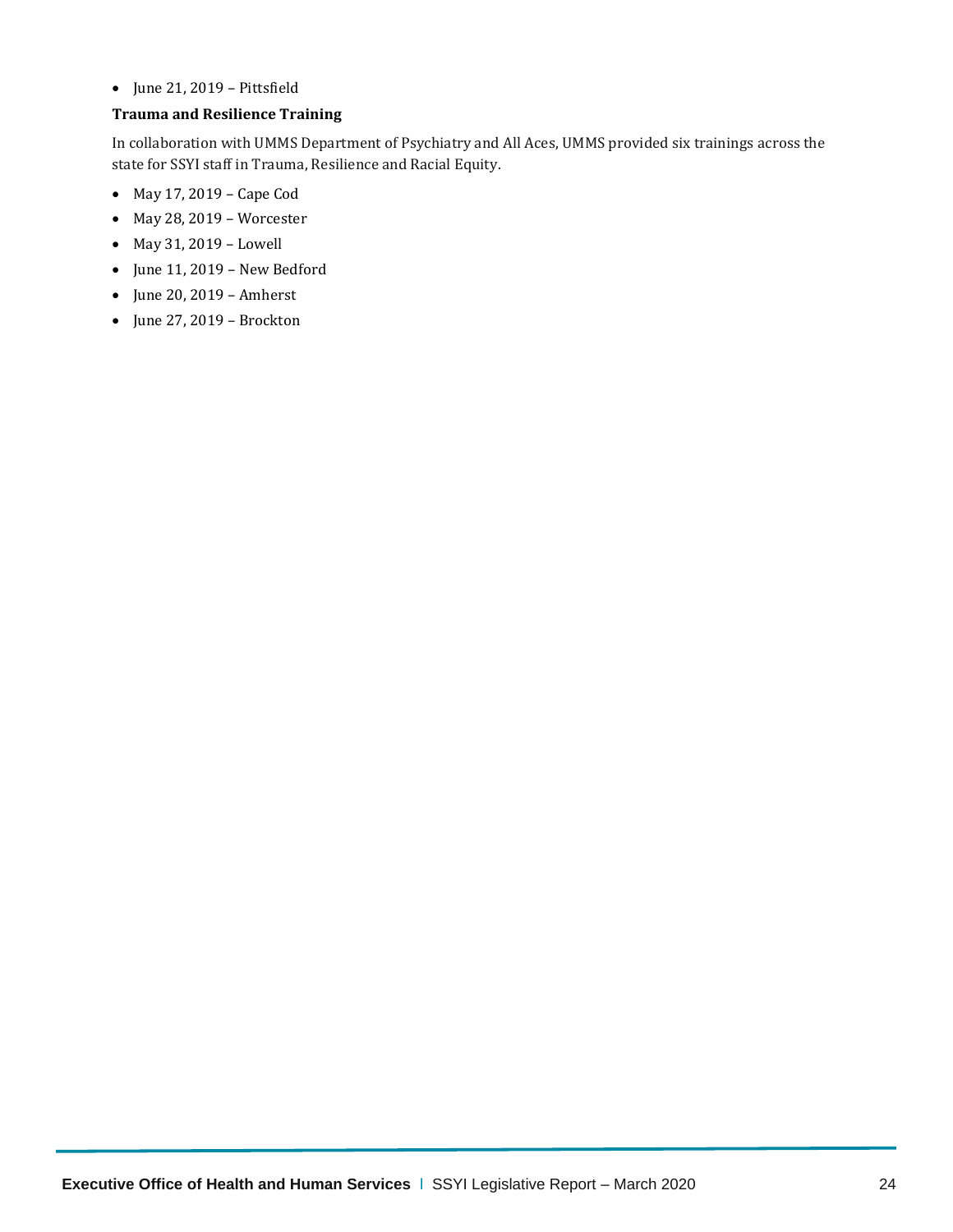## <span id="page-24-0"></span>**References**

Campie, P., Petrosino, A., Fronius, T. & Read, N. (2017). *Community-Based Violence Prevention Study of the Safe and Successful Youth Initiative: An Intervention to Prevent Urban Gun Violence.* American Institutes for Research. Washington, D.C.

Campie, P.E., Vriniotis, M., Read, N.W., Fronius, T., & Petrosino, A., (2014). *A Comparative Study using Propensity Score Matching to Predict Incarceration Likelihoods among SSYI and non-SSYI Youth from 2011- 2013*. Massachusetts Executive Office of Health and Human Services. Boston, MA.

Petrosino, A., Turner, H., Hanson, T., Fronius, T., & Campie, P.E. (2014). *The Impact of the Safe and Successful Youth Initiative (SSYI) on City-Level Youth Crime Victimization Rates. An Interrupted Time Series Analysis with Comparison Groups.* Massachusetts Executive Office of Health and Human Services. Boston, MA.

Petrosino, A., Turner, H., Hanson, T., Fronius, T., Campie, P., & Cooke, C. (2017). *The Impact of the Safe and Successful Youth Initiative (SSYI) on City-Level Youth Crime Victimization Rates*. Journal of MultiDisciplinary Evaluation, 13(29), 8-15.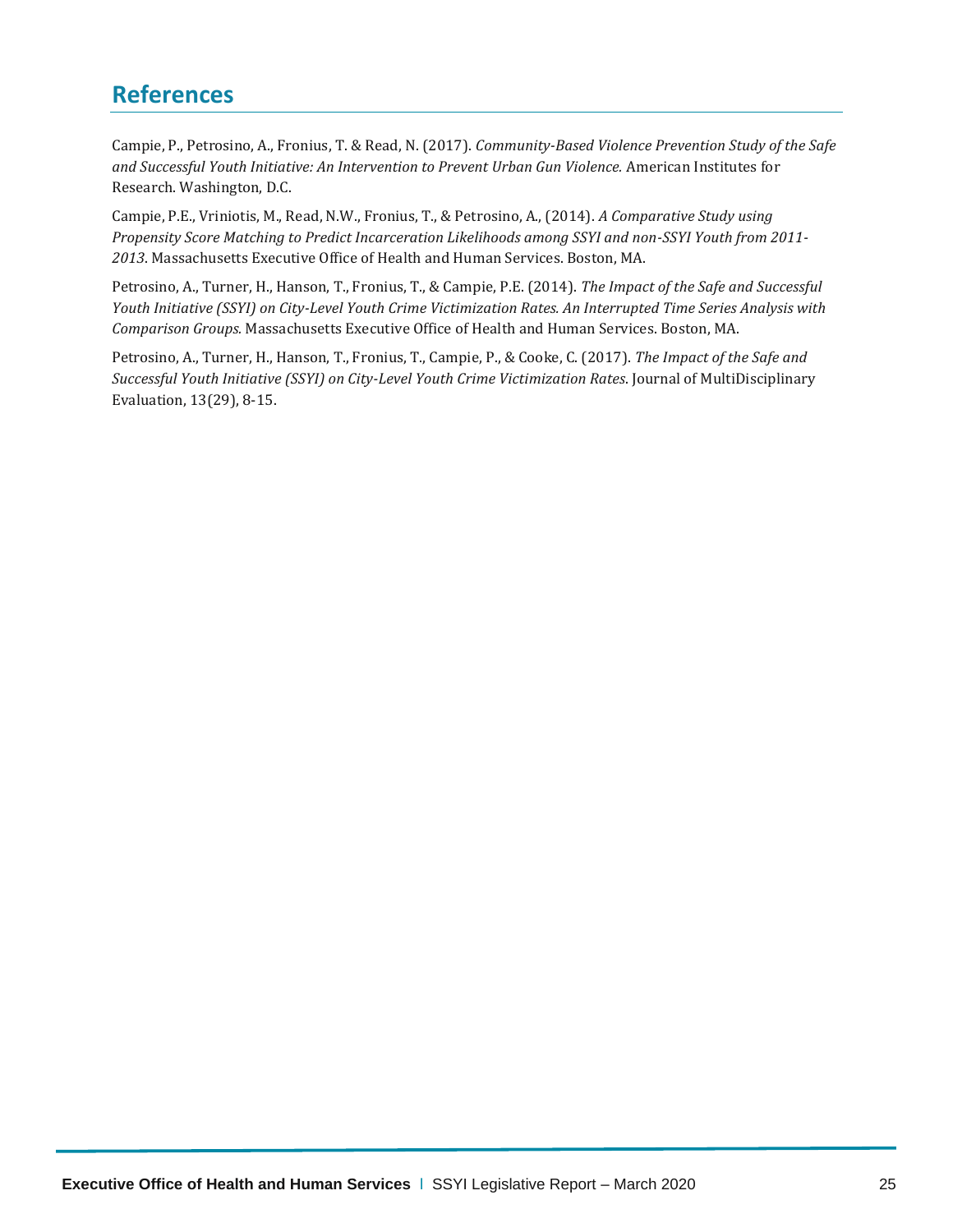## <span id="page-25-0"></span>**Appendix A: Key Performance Indicators**

#### **Table A1: Number of Unduplicated Youth on SSY List, FY19**

.

|                   | <b>Unduplicated Number of Youth</b> |
|-------------------|-------------------------------------|
| <b>City</b>       | <b>FY19</b>                         |
| <b>Boston</b>     | 291                                 |
| <b>Brockton</b>   | 89                                  |
| Chelsea           | 170                                 |
| <b>Fall River</b> | 218                                 |
| Haverhill         | 69                                  |
| Holyoke           | 125                                 |
| Lawrence          | 145                                 |
| Lowell            | 121                                 |
| Lynn              | 145                                 |
| New Bedford       | 103                                 |
| Pittsfield        | 96                                  |
| Springfield       | 196                                 |
| Worcester         | 129                                 |
| <b>Total</b>      | 1,897                               |

#### **Table A2: Number of Contacted Individuals, FY19**

|                 | <b>Number of Contacted Individuals</b> |
|-----------------|----------------------------------------|
| <b>City</b>     | <b>FY19</b>                            |
| <b>Boston</b>   | 158                                    |
| <b>Brockton</b> | 47                                     |
| Chelsea         | 67                                     |
| Fall River      | 61                                     |
| Haverhill       | 28                                     |
| Holyoke         | 82                                     |
| Lawrence        | 89                                     |
| Lowell          | 67                                     |
| Lynn            | 59                                     |
| New Bedford     | 82                                     |
| Pittsfield      | 40                                     |
| Springfield     | 128                                    |
| Worcester       | 114                                    |
| <b>Total</b>    | 1021                                   |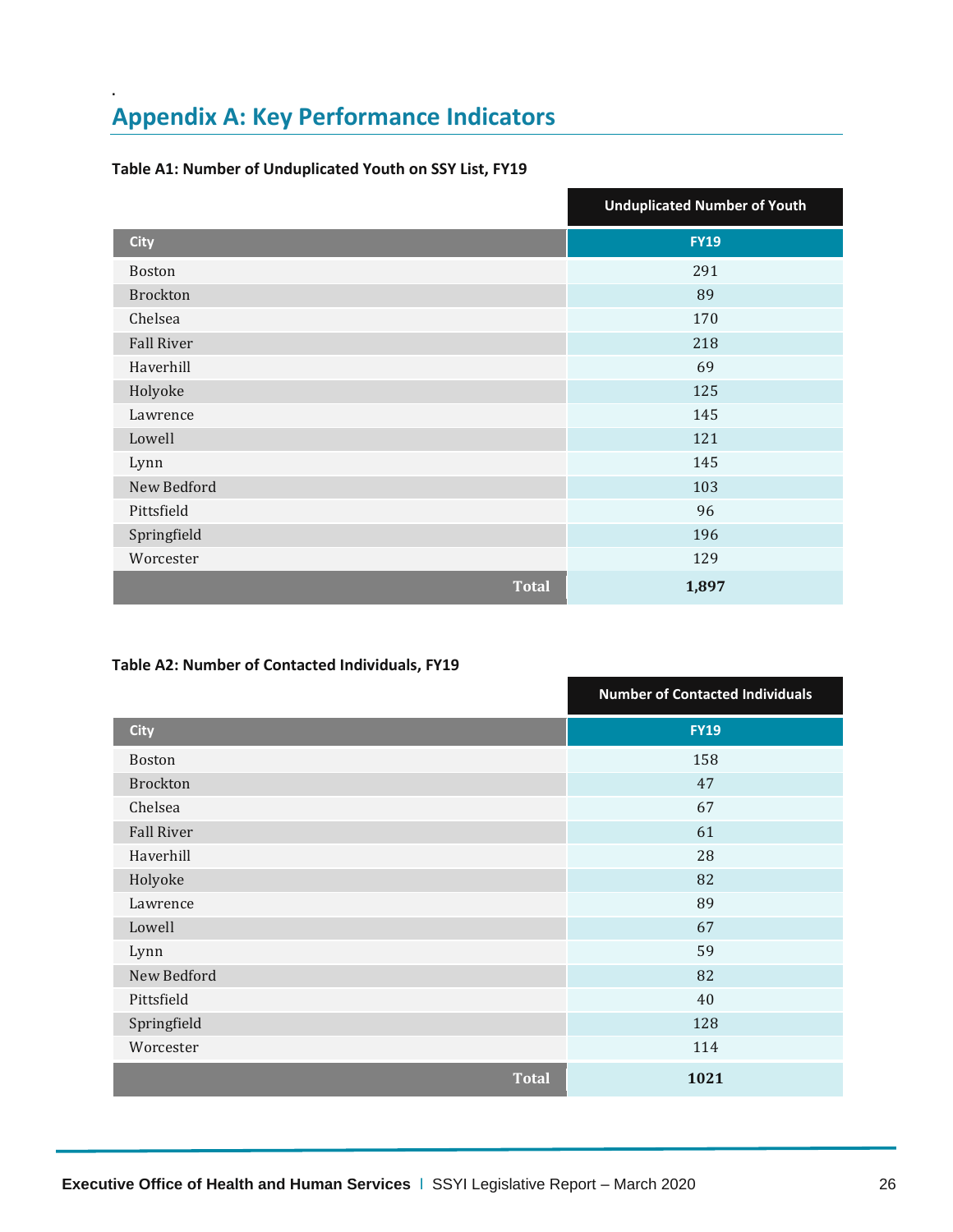#### **Table A3: Number of Case Management/Enrolled Individuals, FY19**

|                   | <b>Number of Case Management/</b><br><b>Enrolled Individuals</b> |
|-------------------|------------------------------------------------------------------|
| <b>City</b>       | <b>FY19</b>                                                      |
| <b>Boston</b>     | 81                                                               |
| <b>Brockton</b>   | 33                                                               |
| Chelsea           | 91                                                               |
| <b>Fall River</b> | 55                                                               |
| Haverhill         | 22                                                               |
| Holyoke           | 99                                                               |
| Lawrence          | 50                                                               |
| Lowell            | 84                                                               |
| Lynn              | 69                                                               |
| New Bedford       | 79                                                               |
| Pittsfield        | 30                                                               |
| Springfield       | 162                                                              |
| Worcester         | 66                                                               |
| <b>Total</b>      | 921                                                              |

#### **Table A4: Number of Education Individuals, from FY19**

|                   | <b>Education Individuals</b> |
|-------------------|------------------------------|
| <b>City</b>       | <b>FY19</b>                  |
| <b>Boston</b>     | 40                           |
| <b>Brockton</b>   | 15                           |
| Chelsea           | 49                           |
| <b>Fall River</b> | 30                           |
| Holyoke           | 60                           |
| Haverhill         | 23                           |
| Lawrence          | 25                           |
| Lowell            | 86                           |
| Lynn              | 54                           |
| New Bedford       | 39                           |
| Pittsfield        | 13                           |
| Springfield       | 90                           |
| Worcester         | 19                           |
| <b>Total</b>      | 543                          |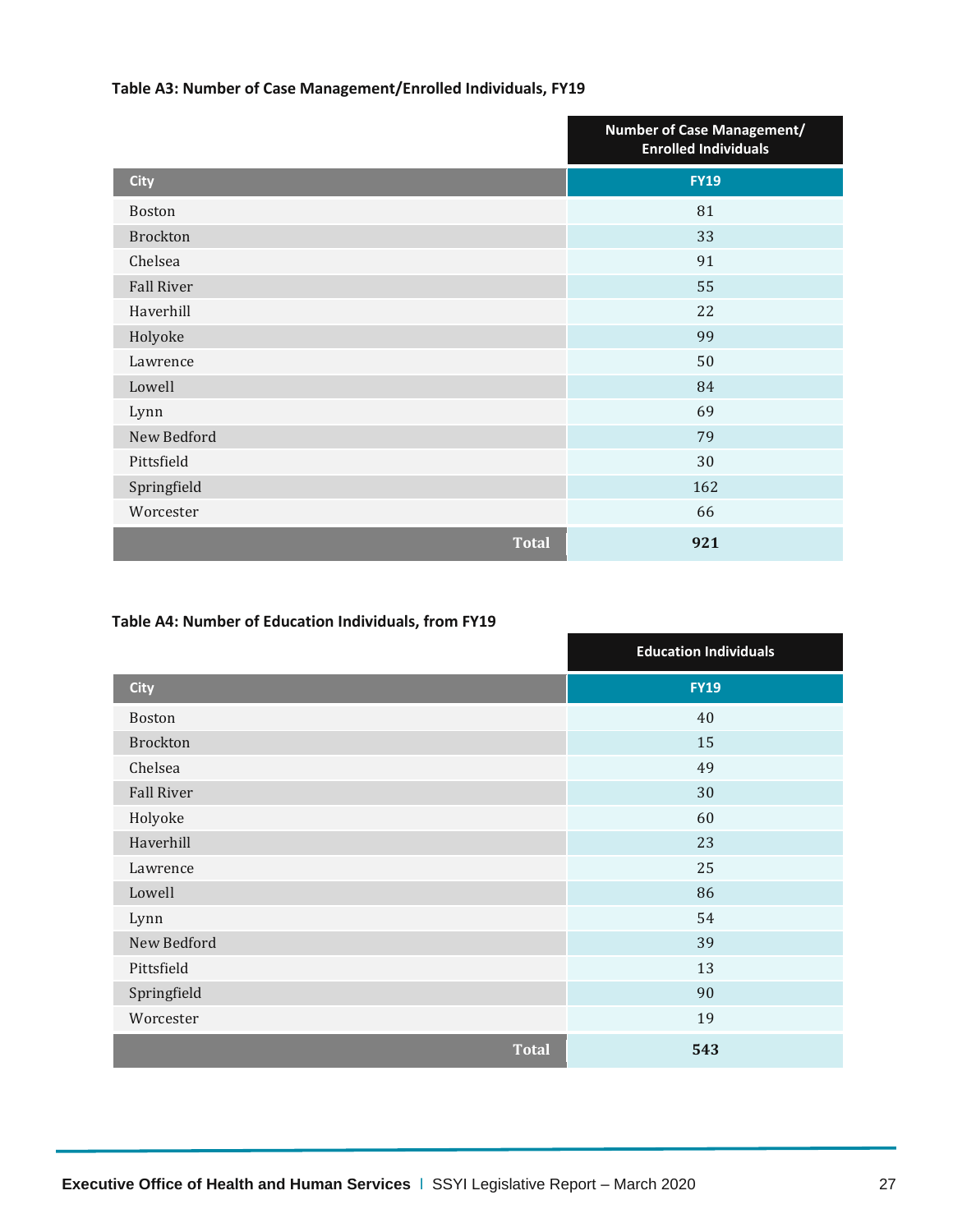#### **Table A5: Number of OT/Employment Individuals, FY19**

|                   | Number of OT/<br><b>Employment Individuals</b> |
|-------------------|------------------------------------------------|
| <b>City</b>       | <b>FY19</b>                                    |
| <b>Boston</b>     | 48                                             |
| <b>Brockton</b>   | 24                                             |
| Chelsea           | 50                                             |
| <b>Fall River</b> | 37                                             |
| Haverhill         | 35                                             |
| Holyoke           | 57                                             |
| Lawrence          | 43                                             |
| Lowell            | 84                                             |
| Lynn              | 45                                             |
| New Bedford       | 41                                             |
| Pittsfield        | 22                                             |
| Springfield       | 97                                             |
| Worcester         | 49                                             |
| <b>Total</b>      | 632                                            |

#### **Table A6: Number of Behavioral Health Individuals, FY19**

|                   | <b>Behavioral Health Individuals</b> |
|-------------------|--------------------------------------|
| <b>City</b>       | <b>FY19</b>                          |
| <b>Boston</b>     | 48                                   |
| <b>Brockton</b>   | 24                                   |
| Chelsea           | 71                                   |
| <b>Fall River</b> | 24                                   |
| Haverhill         | 23                                   |
| Holyoke           | 66                                   |
| Lawrence          | 37                                   |
| Lowell            | 87                                   |
| Lynn              | 63                                   |
| New Bedford       | 38                                   |
| Pittsfield        | $\overline{9}$                       |
| Springfield       | 114                                  |
| Worcester         | 12                                   |
| <b>Total</b>      | 617                                  |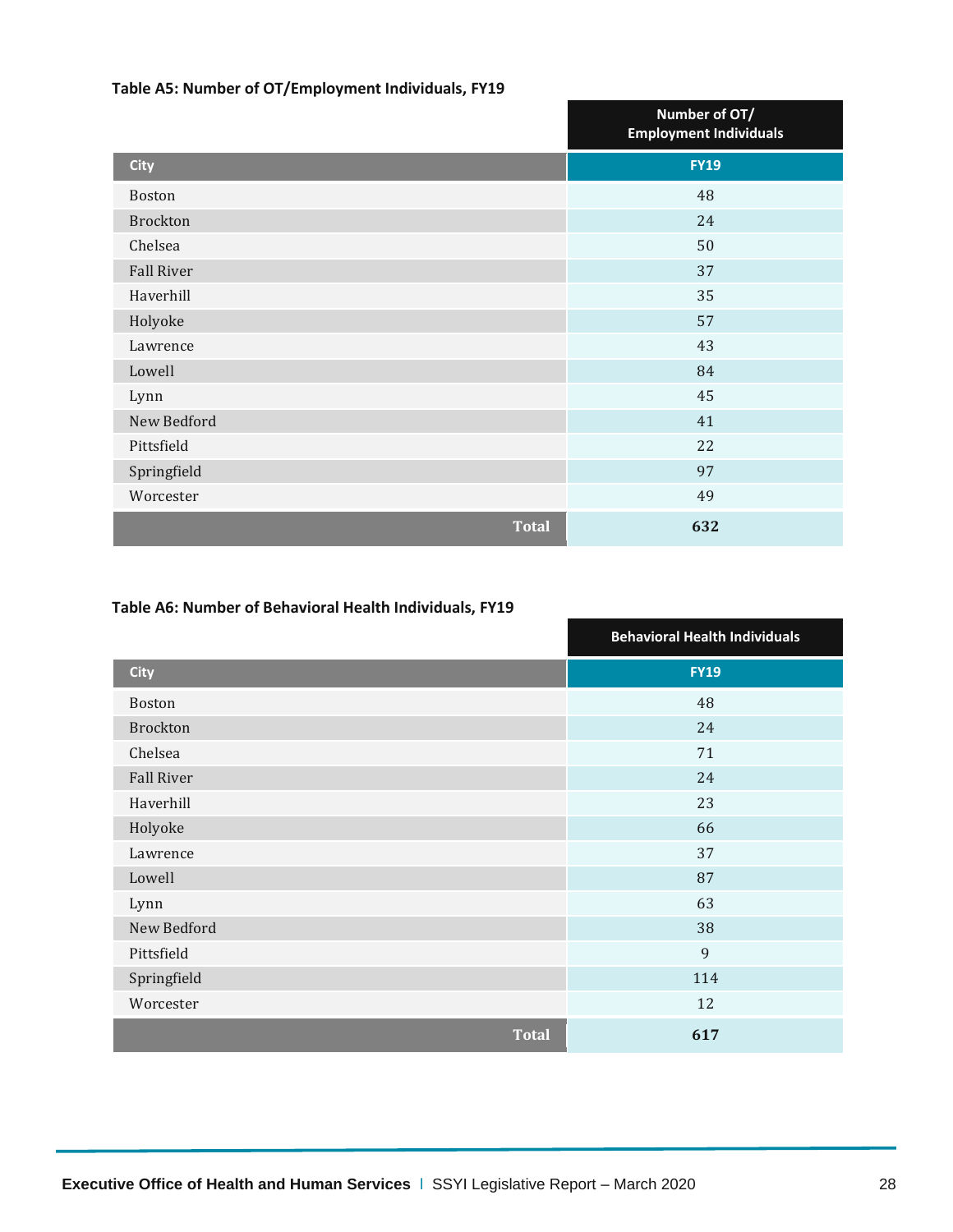#### **Table A7: Number of Contact Events, FY19**

|                   | <b>Number of Contact Events</b> |
|-------------------|---------------------------------|
| <b>City</b>       | <b>FY19</b>                     |
| <b>Boston</b>     | 2,100                           |
| <b>Brockton</b>   | 569                             |
| Chelsea           | 3.625                           |
| <b>Fall River</b> | 1,993                           |
| Haverhill         | 840                             |
| Holyoke           | 5,091                           |
| Lawrence          | 330                             |
| Lowell            | 1,914                           |
| Lynn              | 4,202                           |
| New Bedford       | 677                             |
| Pittsfield        | 689                             |
| Springfield       | 5,182                           |
| Worcester         | 4,279                           |
| <b>Total</b>      | 31,492                          |

#### **Table A8: Number of Any SSYI Related Services, FY19**

|                   | <b>Any SSYI Related Services</b> |
|-------------------|----------------------------------|
| <b>City</b>       | <b>FY19</b>                      |
| <b>Boston</b>     | 178                              |
| <b>Brockton</b>   | 56                               |
| Chelsea           | 107                              |
| <b>Fall River</b> | 80                               |
| Haverhill         | 41                               |
| Holyoke           | 101                              |
| Lawrence          | 102                              |
| Lowell            | 94                               |
| Lynn              | 74                               |
| New Bedford       | 91                               |
| Pittsfield        | 47                               |
| Springfield       | 183                              |
| Worcester         | 116                              |
| <b>Total</b>      | 1,270                            |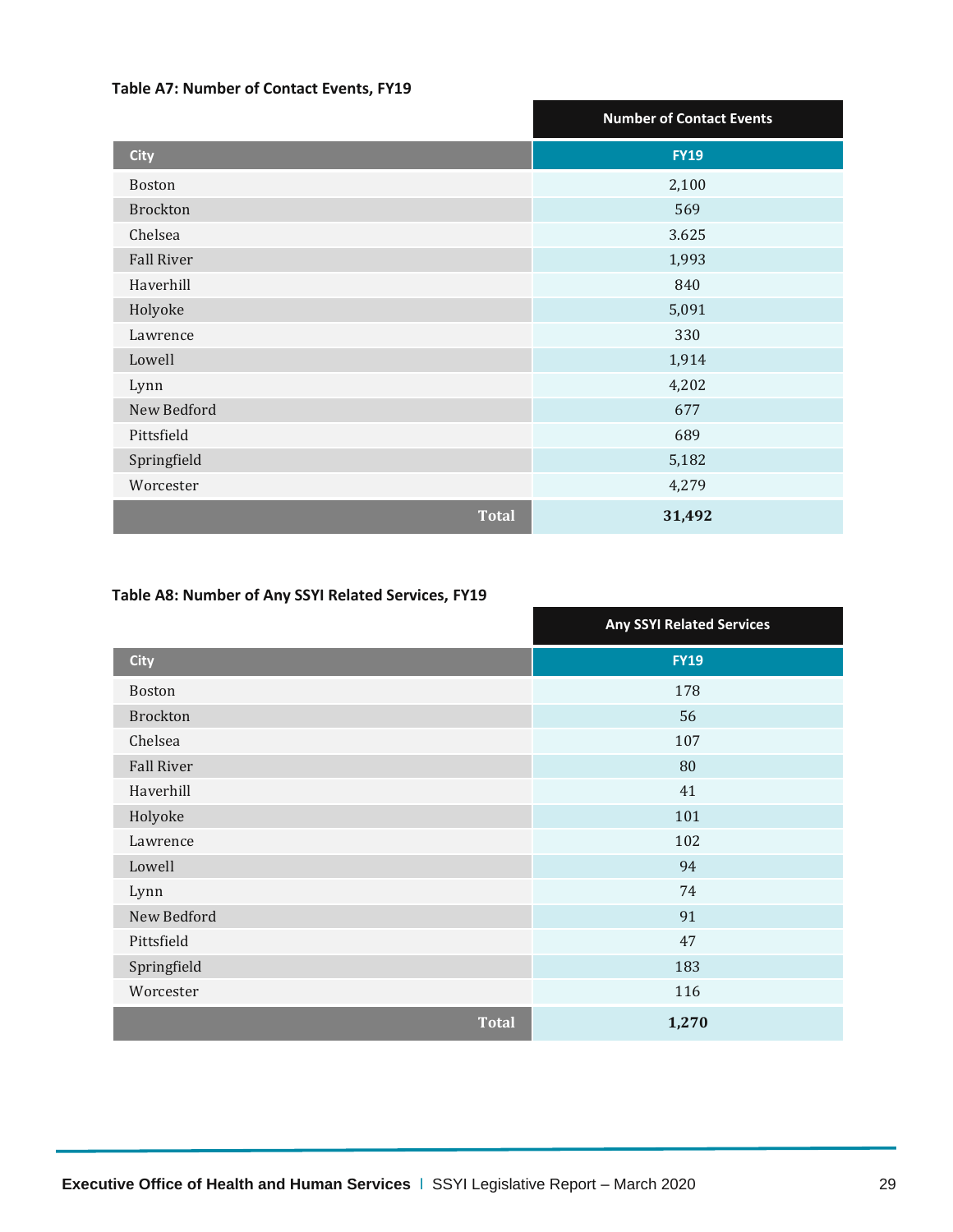<span id="page-29-0"></span>

**Figure B1: Estimated Percent Individuals Living in Poverty, 2014-2018**

Source: 2014-2018 American Community Survey 5-Year Estimate



**Figure B2: Unemployments Rates, November 2019**

[http://lmi2.detma.org/lmi/lmi\\_lur\\_a.asp](http://lmi2.detma.org/lmi/lmi_lur_a.asp)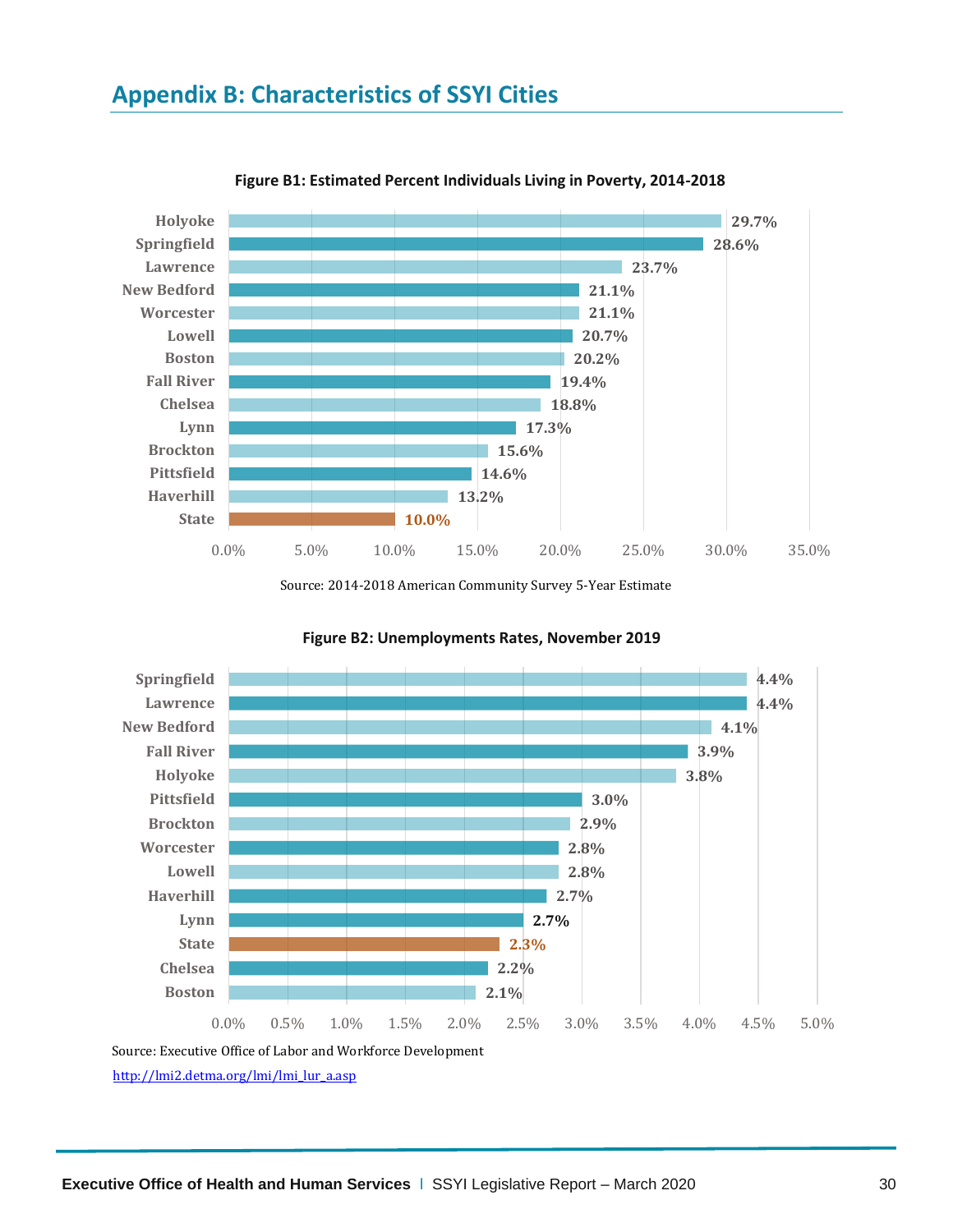

**Figure B3: Estimated Unemployment Rate, Ages 16-24, 2014-2018**

Source: 2014-2018 American Community Survey 5-Year Estimate



**Figure B4: Male Dropout Rate in SSYI Cities, 2018**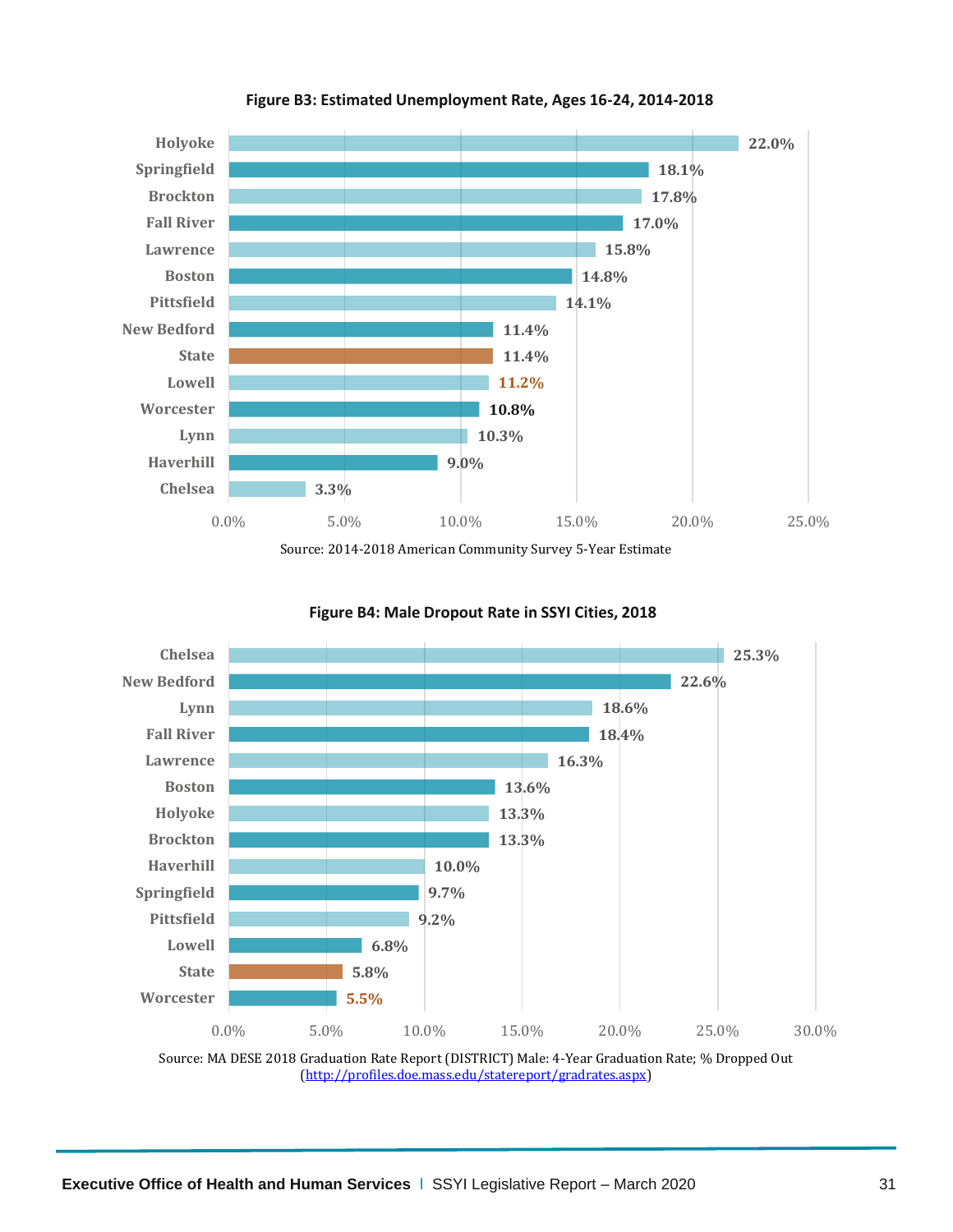

**Figure B5: Dropout Rate in SSYI Cities, 2018**

Source: MA DESE 2018 Graduation Rate Report (DISTRICT) for All Students: 4-Year Graduation Rate; % Dropped Out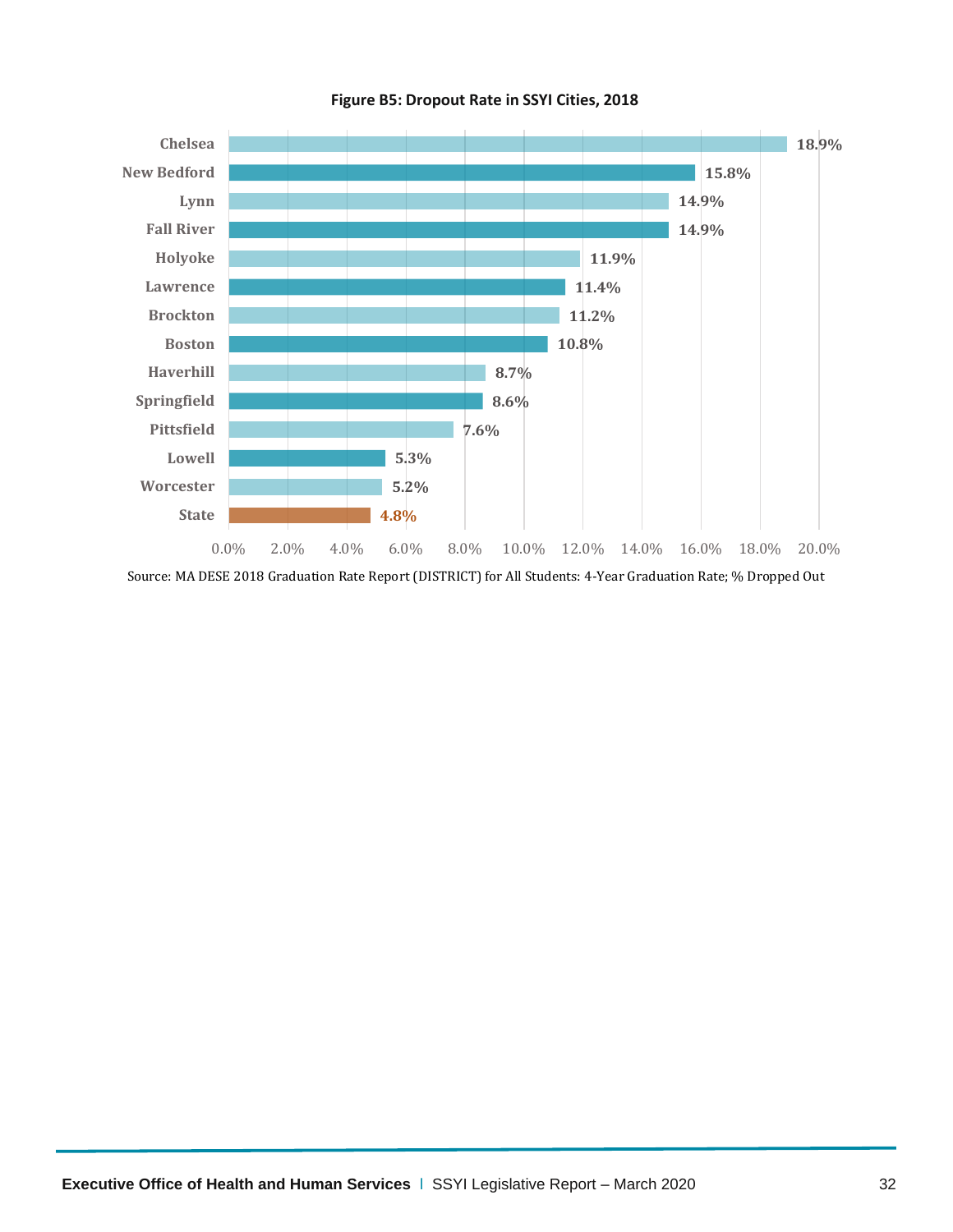| <b>Agency</b>                | 2006  | 2007  | 2008  | 2009  | 2010  | 2011  | 2012  | 2013  | 2014  | 2015  | 2016  | 2017  | 2018  |
|------------------------------|-------|-------|-------|-------|-------|-------|-------|-------|-------|-------|-------|-------|-------|
| <b>Boston</b>                | 1,340 | 1,155 | 1,104 | 992   | 904   | 845   | 835   | 782   | 726   | 707   | 707   | 669   | 622   |
| <b>Brockton</b>              | 1,474 | 1,291 | 1,203 | 1,247 | 1,161 | 1,229 | 1,143 | 1,231 | 1,052 | 991   | 1,081 | 955   | 905   |
| <b>Chelsea</b>               | 1,791 | 1.871 | 1.743 | 1.675 | 1.774 | 1.743 | 1.852 | 1.223 | 1,112 | 1.080 | 923   | 778   | 676   |
| <b>Fall River</b>            | 1,302 | 1.194 | 1,200 | 1,183 | 1,224 | 1,218 | 1,063 | 1,059 | 1,167 | 1,141 | 1,093 | 989   | 1,014 |
| <b>Haverhill</b>             | 470   | 605   | 672   | 542   | 575   | 591   | 675   | 670   | 698   | 542   | 593   | 618   | 559   |
| Holyoke                      | 1,993 | 1,252 | 1,135 | 987   | 1,196 | 1,007 | 949   | 1,042 | 967   | 948   | 1,070 | 1,083 | 966   |
| Lawrence                     | 917   | 718   | 653   | 712   | 826   | 994   | 1,011 | 997   | 1,094 | 879   | 741   | 723   | 619   |
| Lowell                       | 887   | 850   | 1,064 | 1,044 | 1,128 | 742   | 539   | 572   | 546   | 435   | 342   | 289   | 324   |
| Lynn                         | 954   | 1.062 | 915   | 901   | 847   | 885   | 821   | 889   | 777   | 777   | 772   | 715   | 595   |
| <b>New</b><br><b>Bedford</b> | 1,234 | 1,197 | 1,312 | 1,310 | 1,223 | 1,143 | 1,073 | 1,093 | 1,258 | N/A   | 866   | 666   | 634   |
| Pittsfield                   | 786   | 683   | 700   | 662   | 628   | 598   | 426   | 252   | 444   | 654   | 790   | 881   | 842   |
| <b>Springfield</b>           | 1.481 | 1,369 | 1,255 | 1,263 | 1,367 | 1,027 | 1,039 | 1,092 | 1.091 | 1.073 | 1.032 | 874   | 989   |
| Worcester                    | 852   | 873   | 971   | 1,010 | 973   | 988   | 959   | 955   | 965   | 887   | 890   | 727   | 683   |

Uniform Crime Reporting Statistics - UCR Data Online

#### **Notes:**

This data is derived from The FBI's Uniform Crime Reporting (UCR) Program. The UCR is a nationwide, cooperative statistical effort of nearly 18,000 city, university and college, county, state, tribal, and federal law enforcement agencies voluntarily reporting data on crimes brought to their attention. The UCR Program collects statistics on the number of offenses known to law enforcement.

"Violent Crime Rate" (cited above) consists of rates related to murder and nonnegligent homicide, rape (legacy & revised), robbery, aggravated assault, burglary, motor vehicle theft, larceny-theft, and arson.

- When data are unavailable, the cells are blank, or the year is not presented.
- Variations in population coverage and reporting practices may cause differences in reporting from year to year.
- Crime rates are not available for agencies that report data for less than 12 months of a year.
- Brockton Police Dept. Massachusetts 2006 The data collection methodology for the offense of aggravated assault used by these agencies does not comply with national UCR guidelines. Consequently, their figures for aggravated assault and violent crime (of which aggravated assault is a part) are not included in this table.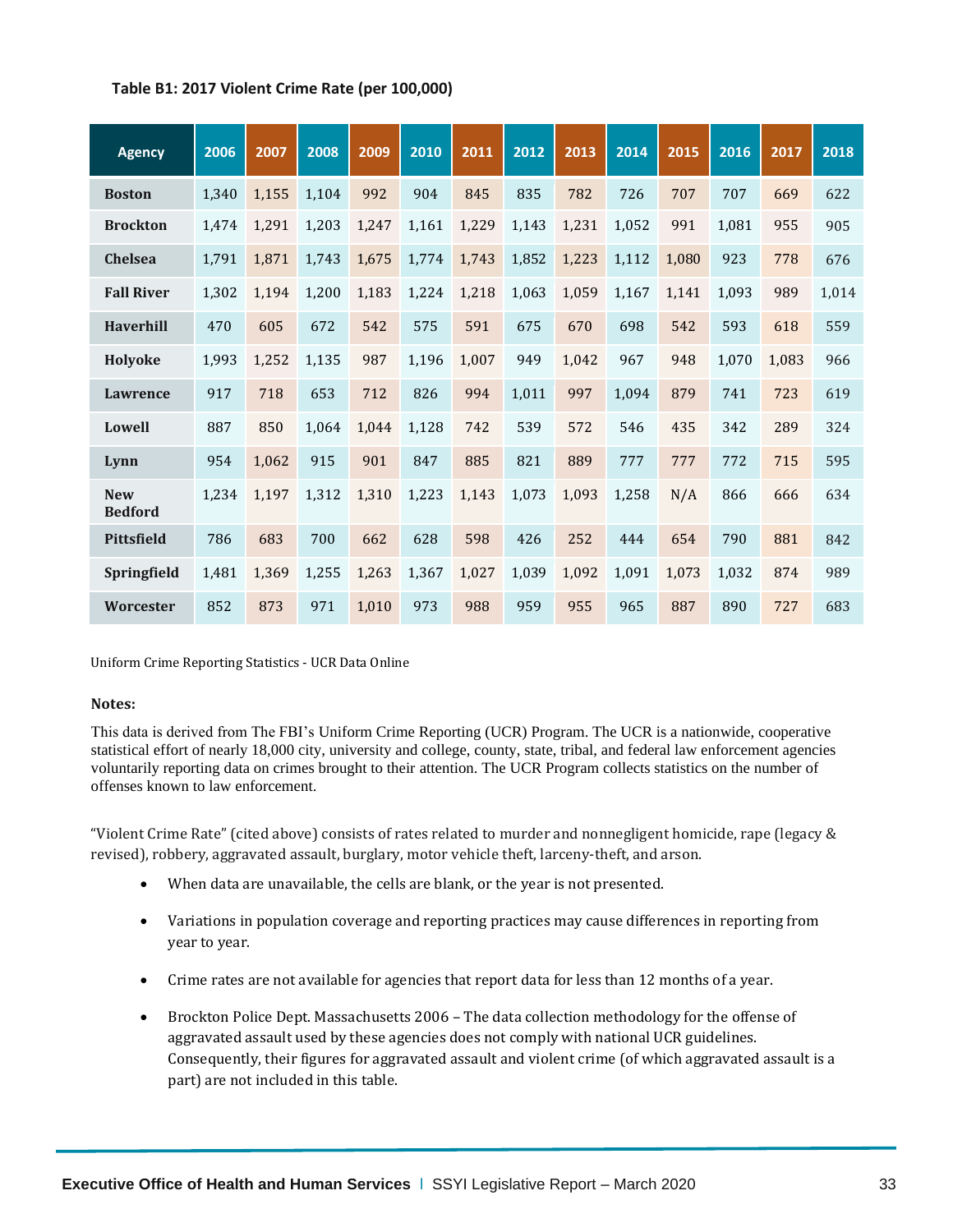- Brockton Police Dept. Massachusetts 2007 The data collection methodology for the offense of aggravated assault used by this agency does not comply with national UCR Program guidelines.
- Brockton Police Dept. Massachusetts 2008 The data collection methodology for the offense of aggravated assault used by this agency does not comply with national UCR Program guidelines.
- Chelsea Police Dept. Massachusetts 2006 The data collection methodology for the offense of aggravated assault used by these agencies does not comply with national UCR guidelines. Consequently, their figures for aggravated assault and violent crime (of which aggravated assault is a part) are not included in this table.
- Holyoke Police Dept. Massachusetts 2006 The data collection methodology for the offense of aggravated assault used by these agencies does not comply with national UCR guidelines. Consequently, their figures for aggravated assault and violent crime (of which aggravated assault is a part) are not included in this table.
- Lowell Police Dept. Massachusetts 2008 Because of changes in the state/local agency's reporting practices, figures are not comparable to previous years' data.

Sources: FBI, Uniform Crime Reports, prepared by the National Archive of Criminal Justice Data Date of download: Mar 06 2018

<http://www.ucrdatatool.gov/>

2017 data source[: https://ucr.fbi.gov/crime-in-the-u.s/2017/crime-in-the-u.s.-2017/tables/table-8/table-8](https://ucr.fbi.gov/crime-in-the-u.s/2017/crime-in-the-u.s.-2017/tables/table-8/table-8-state-cuts/massachusetts.xls) [state-cuts/massachusetts.xls](https://ucr.fbi.gov/crime-in-the-u.s/2017/crime-in-the-u.s.-2017/tables/table-8/table-8-state-cuts/massachusetts.xls)

2018 data source[: https://ucr.fbi.gov/crime-in-the-u.s/2018/crime-in-the-u.s.-2018/tables/table-8/table-8](https://ucr.fbi.gov/crime-in-the-u.s/2018/crime-in-the-u.s.-2018/tables/table-8/table-8-state-cuts/massachusetts.xls) [state-cuts/massachusetts.xls](https://ucr.fbi.gov/crime-in-the-u.s/2018/crime-in-the-u.s.-2018/tables/table-8/table-8-state-cuts/massachusetts.xls)